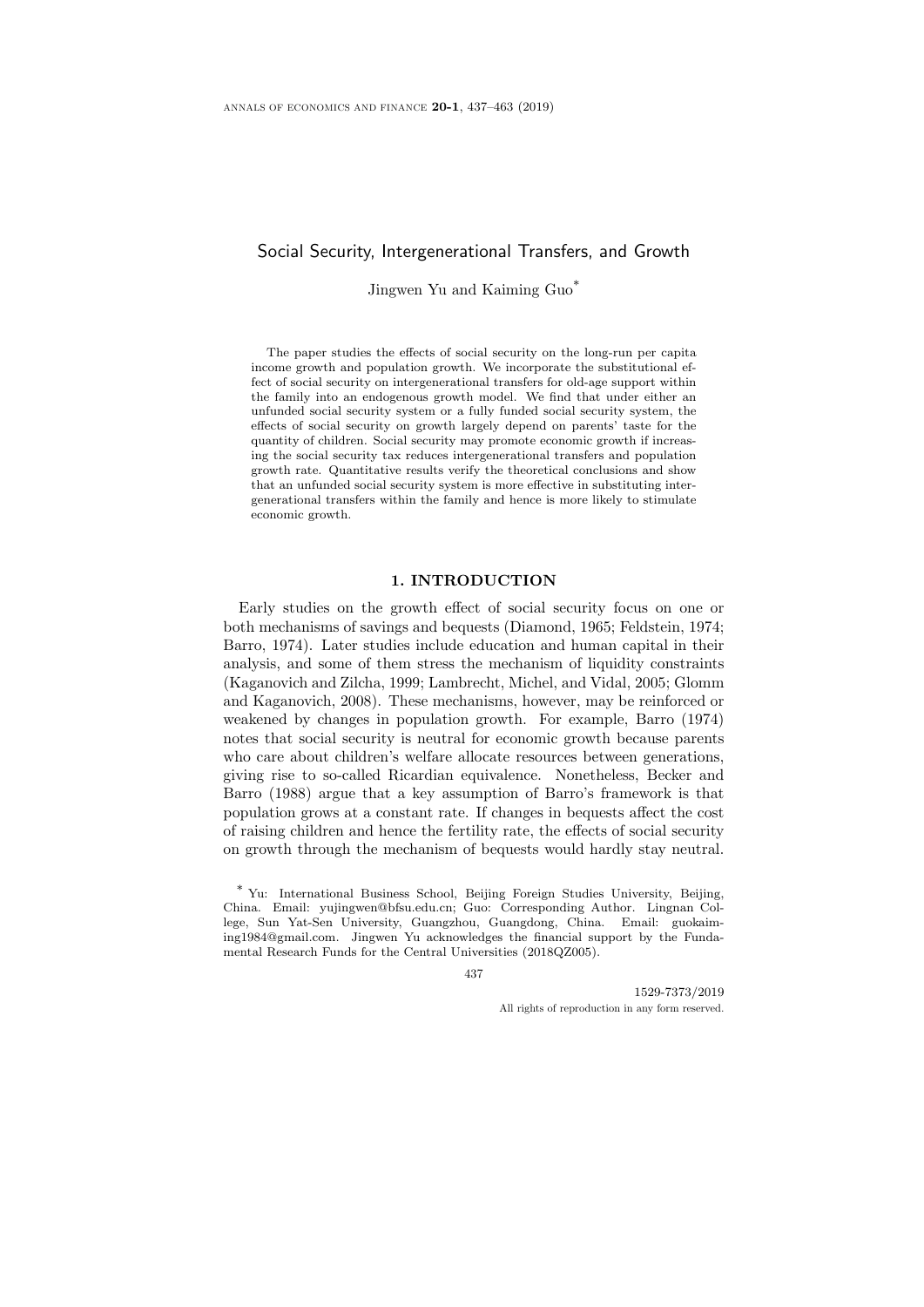From then on, there is a growing body of literature emphasizing the role of endogenous population growth. Most studies confirm Becker and Barro's conjecture (Lapan and Enders, 1990; Zhang, 1995). More recent works in this strand includes Zhang, Zhang, and Lee (2001), Van Groezen, Leers, and Meijdam (2003), Ehrlich and Kim (2007), and Yew and Zhang (2009). They emphasize alternative mechanisms like the mortality rate, the child allowance scheme, the fertility transition, the social welfare, etc.

However, these studies have largely ignored the motive of old-age support. Parents can be selfish rather than totally altruistic. They may raise and invest in children in the hope of getting material support when they are old. If they receive other benefits such as pensions, the old-age support motive may be dampened, which would further influence fertility choice and human capital investment in children. Indeed, few studies have identified this motivating force among parents which is referred to as "intergenerational transfers." Ehrlich and Lui (1991) introduce an endogenous population growth model with intergenerational transfers within the family and show that the old-age support motive plays a crucial role in the effects of mortality on the fertility rate and economic growth. Zhang and Zhang (1998) and Boldrin, De Nardi, and Jones (2005) are influential studies in the related literature, too. They identify the role of the old-age support motive, but fail to assess the possible changes in human capital investment, which is highly related to the fertility rate and largely determines per capita income growth. As first noted by Becker and Lewis (1973) and well documented by a series of later work (Becker, Murphy, and Tamura, 1990; Galor and Weil, 2000), parents face a trade-off between the quantity and quality of children, which implies that it may be misleading to focus solely on population growth or economic growth when studying the effects of social security. However, a comprehensive theoretical framework that incorporates intergenerational transfers within the family dealing with this issue is still missing in the literature.

In this paper, we combine the old-age support motive and the trade-off between the quantity and quality of children to investigate the mechanism of intergenerational transfers through which social security affects growth. We present an endogenous growth model that incorporates a governmentrun social security system and intergenerational transfers within the family. The model allows for the substitutional effect of social security on intergenerational transfers for old-age support within the family. We show that under either an unfunded social security system or a fully funded social security system, the effects of social security on growth largely depend on parents' taste for the quantity of children. Social security may promote economic growth if increasing the social security tax reduces intergenerational transfers and the population growth rate. However, if pensions are sufficient such that intergenerational transfers within the family are en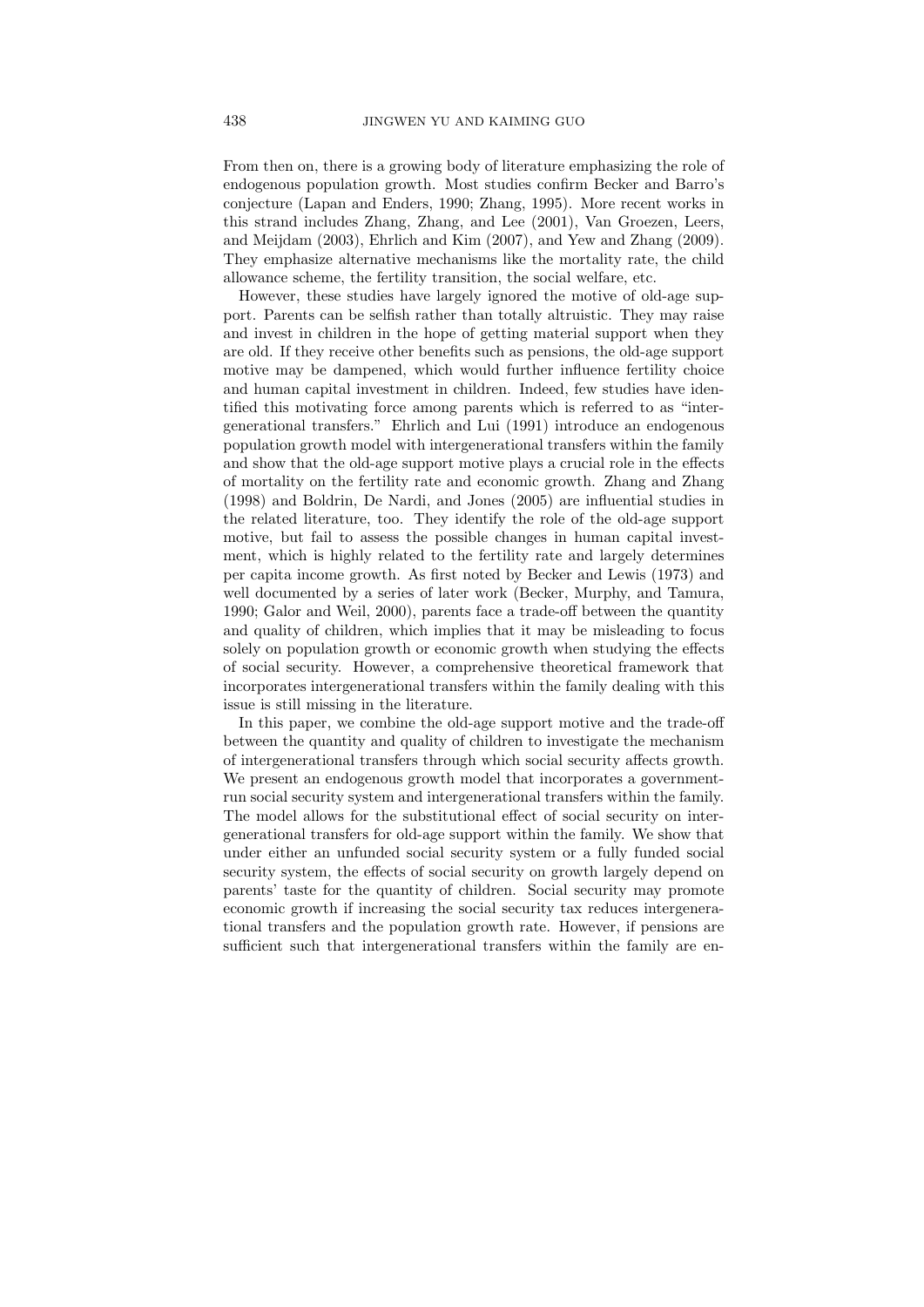tirely replaced by the social security system, or if parents' taste for the quantity of children is sufficiently strong such that changes in intergenerational transfers within the family hardly affect the fertility rate, the fertility rate would not fall as the social security tax rate increases, and per capita income growth rate would decline.

To assess how quantitatively important social security is for growth, we conduct quantitative analysis on a grid of empirically plausible values for key parameters under two social security systems. The results verify the theoretical propositions and imply that an unfunded social security system is more effective in substituting intergenerational transfers within the family and hence is more likely to stimulate economic growth.

The remainder of the paper proceeds as follows. In Section 2, we present the model and analyze its balanced growth path under an unfunded social security system. Section 3 turns to the analysis under a fully funded social security system. Section 4 quantitatively assesses the growth effects of social security. Section 5 discusses alternative specifications of the model. Section 6 concludes the paper.

## 2. UNFUNDED SOCIAL SECURITY

## 2.1. The Model

We present an endogenous growth model in which the fertility rate, human capital formation, and intergenerational transfers within the family are jointly determined. The model economy is inhabited by overlapping generations of a large number of identical agents who live for three periods. The agent accumulates human capital when young, works, raises and invests in children in middle age, and lives in retirement in old age. The middle-aged agent raises and invests in children for old-age support and for the utility directly derived from children's companionship. Social security may affect the growth rates of per capita income and population by creating incentive effects on intergenerational transfers within the family and the agent's choices.

Let subscript  $t$  denote a period in time. The preference of a stand-in middle-aged agent is defined over the consumption in middle age  $c_t$ , the consumption in old age  $d_{t+1}$ , the number of children  $n_t$ , and the human capital of each child  $h_{t+1}$ :

$$
\ln c_t + \ln n_t + \rho \ln h_{t+1} + \beta \ln d_{t+1},\tag{1}
$$

where  $0 < \beta < 1$  is a discounting factor, and  $\eta > 0$  and  $\rho > 0$  measure the tastes for the quantity and quality of children respectively. Following Ehrlich and Lui (1991), we assume that the agent enjoys companionship or emotional benefits determined by the quantity and quality of children.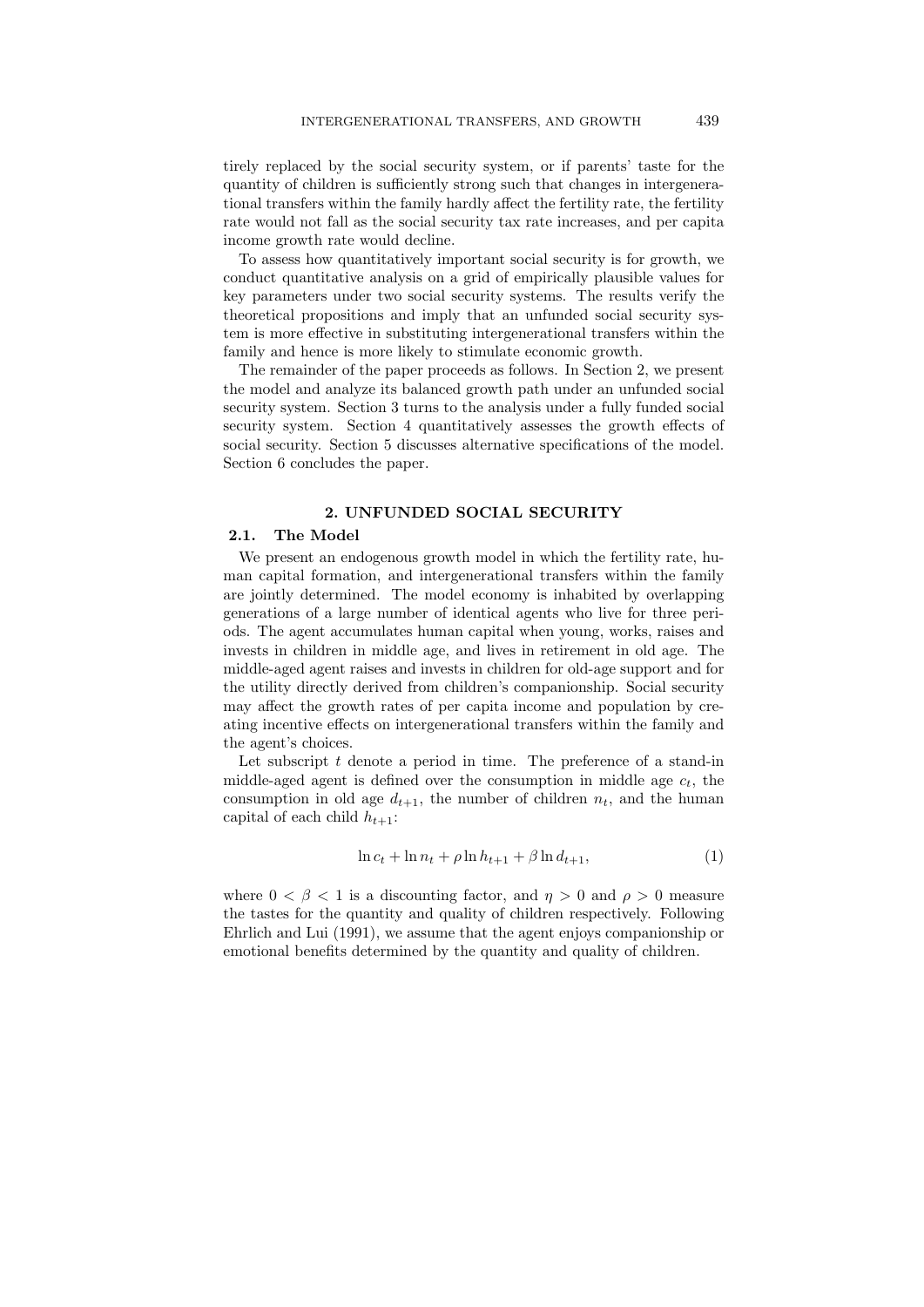The middle-aged agent is endowed with one unit of time. To raise a child, the agent needs to spend  $0 < v < 1$  units of time. She supplies the remaining  $1-vn_t$  units of time to the labor market and earns  $(1-vn_t)w_th_t$ , where  $w_t$  is the effective wage rate and  $h_t$  is her human capital. She spends a  $\tau$  fraction of income on the social security tax, a  $\phi_{st}$  fraction on saving for old-age consumption and a  $\chi_t$  fraction on the financial support for her parents. She also buys education  $e_t n_t$  for her children. Following De la Croix and Doepke (2003), we assume that price of education is the marginal productivity of the working generation, so the total spending on education is  $w_t \bar{h}_t e_t n_t$ , where  $\bar{h}_t$  is the average human capital of the working generation.

In old age at period  $t + 1$ , the agent retires and receives returns from saving with rate  $R_{t+1}$ , pensions from social security system  $f_{t+1}$ , and transfers from children.

The budget constraints in two periods are written as

$$
c_t + w_t \bar{h}_t e_t n_t = w_t h_t (1 - v n_t) (1 - \chi_t - \phi_{st} - \tau), \tag{2}
$$

$$
d_{t+1} = R_{t+1}w_t h_t (1 - v n_t) \phi_{st} + \chi_{t+1} w_{t+1} h_{t+1} (1 - v n_{t+1}) n_t + f_{t+1}.
$$
 (3)

The human capital of each child,  $h_{t+1}$ , depends on the education  $e_t$ , parents' human capital  $h_t$ , and average human capital of the working generation  $\bar{h}_t$ :

$$
h_{t+1} = A(\bar{h}_t e_t)^{\theta} h_t^{1-\theta},\tag{4}
$$

where  $A > 0$  is a constant, and  $0 < \theta < 1$  measures the contribution of education to human capital. We assume  $\eta > \rho \theta$ , which, as showed later, ensures a positive fertility rate in the case when intergenerational transfers are non-operative within the family.

The agent's utility maximization problem is to choose  $c_t$ ,  $n_t$ ,  $e_t$ ,  $\phi_{st}$ ,  $d_{t+1}$ , and  $h_{t+1}$  to maximize (1) subject to constraints (2)-(4). Performing the optimization yields the following first-order conditions for an interior solution:

$$
\frac{1}{c_t} = \frac{\beta R_{t+1}}{d_{t+1}},\tag{5}
$$

$$
\frac{vw_th_t(1-\chi_t-\tau)+w_t\bar{h}_te_t}{c_t} = \frac{\eta}{n_t} + \frac{\beta\chi_{t+1}w_{t+1}h_{t+1}(1-vn_{t+1})}{d_{t+1}},\tag{6}
$$

$$
\frac{w_t \bar{h}_t n_t}{c_t} = \frac{\rho \theta}{e_t} + \frac{\theta \beta \chi_{t+1} w_{t+1} h_{t+1} (1 - v n_{t+1}) n_t}{d_{t+1} e_t}.
$$
(7)

Following Becker and Murphy (1988), we treat intergenerational transfers within the family as an implicit contract between generations formed by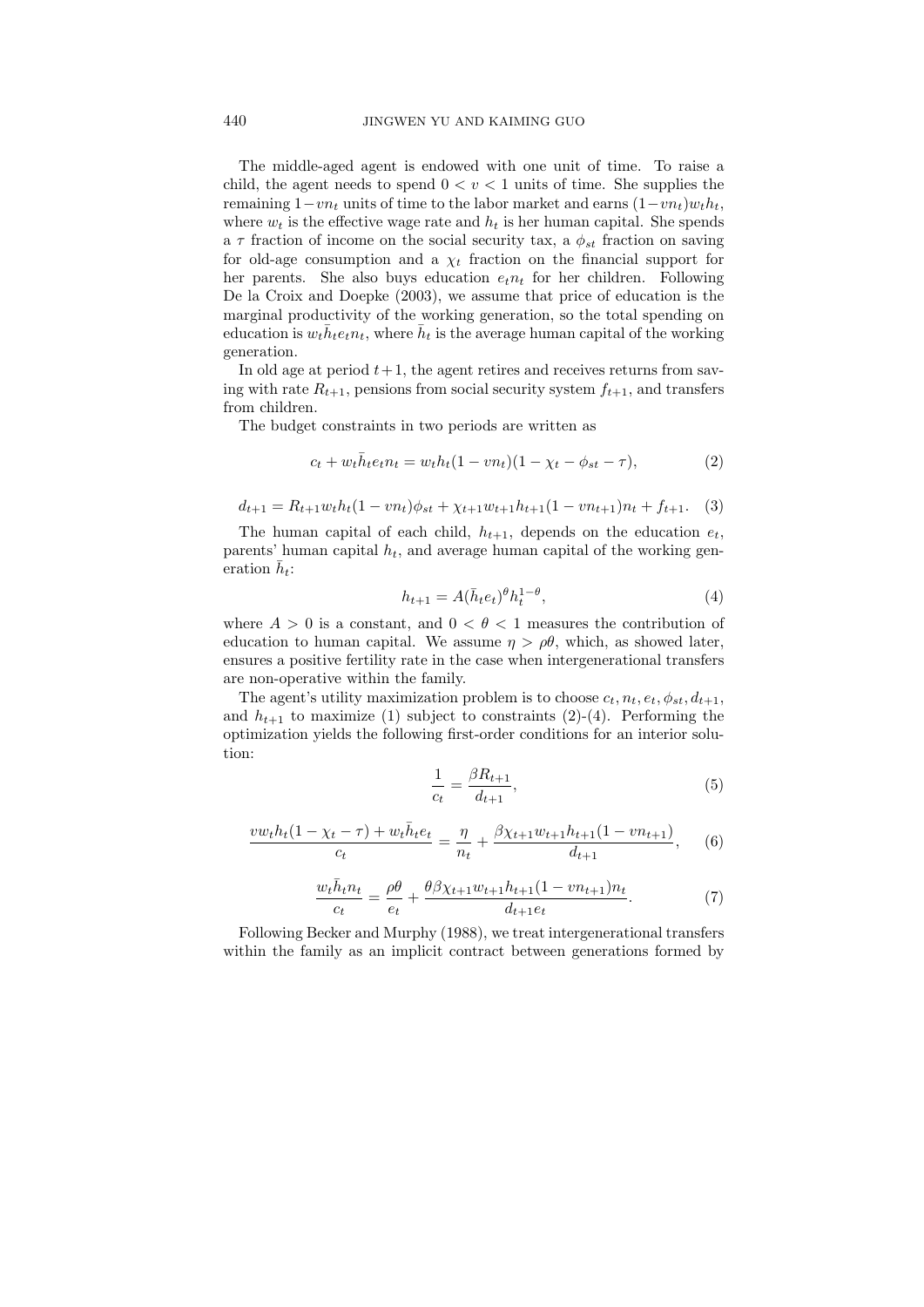social norms. The middle-aged agent transfers a fraction of income to her parents and expects that her children will do the same when she is old. A social welfare function is introduced to describe the contract:

$$
\ln C_t^y + \lambda \ln C_t^o,\tag{8}
$$

where  $C_t^y = c_t N_t$  and  $C_t^o = d_t N_{t-1}$  are the aggregate consumption of the middle-aged generation and the old-aged generation in period  $t$  respectively, and  $\lambda > 0$  measures the relative weight of the welfare of the old to the young.

We assume the degree of intergenerational transfers within the family  $\chi_t$ maximizes social welfare (8) under the non-negative constraint:

$$
\chi_t \ge 0. \tag{9}
$$

The first-order conditions are given by

$$
d_t \ge \lambda n_{t-1} c_t,\tag{10}
$$

$$
(d_t - \lambda n_{t-1} c_t) \chi_t = 0.
$$
\n<sup>(11)</sup>

The production factors include physical capital  $K_t$  and human capital  $H_t$ , which are employed by a representative firm in competitive market with the Cobb-Douglas technology:

$$
Y_t = K_t^{\alpha} H_t^{1-\alpha},\tag{12}
$$

where  $Y_t$  is the output and  $0 < \alpha < 1$  is a constant. Factor demands are determined by

$$
R_t = \alpha K_t^{\alpha - 1} H_t^{1 - \alpha}, \tag{13}
$$

$$
w_t = (1 - \alpha)K_t^{\alpha} H_t^{-\alpha}.
$$
\n(14)

The factor market clearing conditions are written as

$$
K_t = \varphi_{st-1} w_{t-1} h_{t-1} (1 - v n_{t-1}) N_{t-1}, \tag{15}
$$

$$
H_t = h_t(1 - v n_t)N_t, \t\t(16)
$$

where  $N_t$  is the population of the middle-aged agents, and we assume that physical capital is fully depreciated in one period.

Under an unfunded social security system, a government with a balanced budget taxes the middle-aged generation and transfers the tax to the old generation:

$$
f_{t+1} = \tau w_{t+1} h_{t+1} (1 - v n_{t+1}) n_t.
$$
\n<sup>(17)</sup>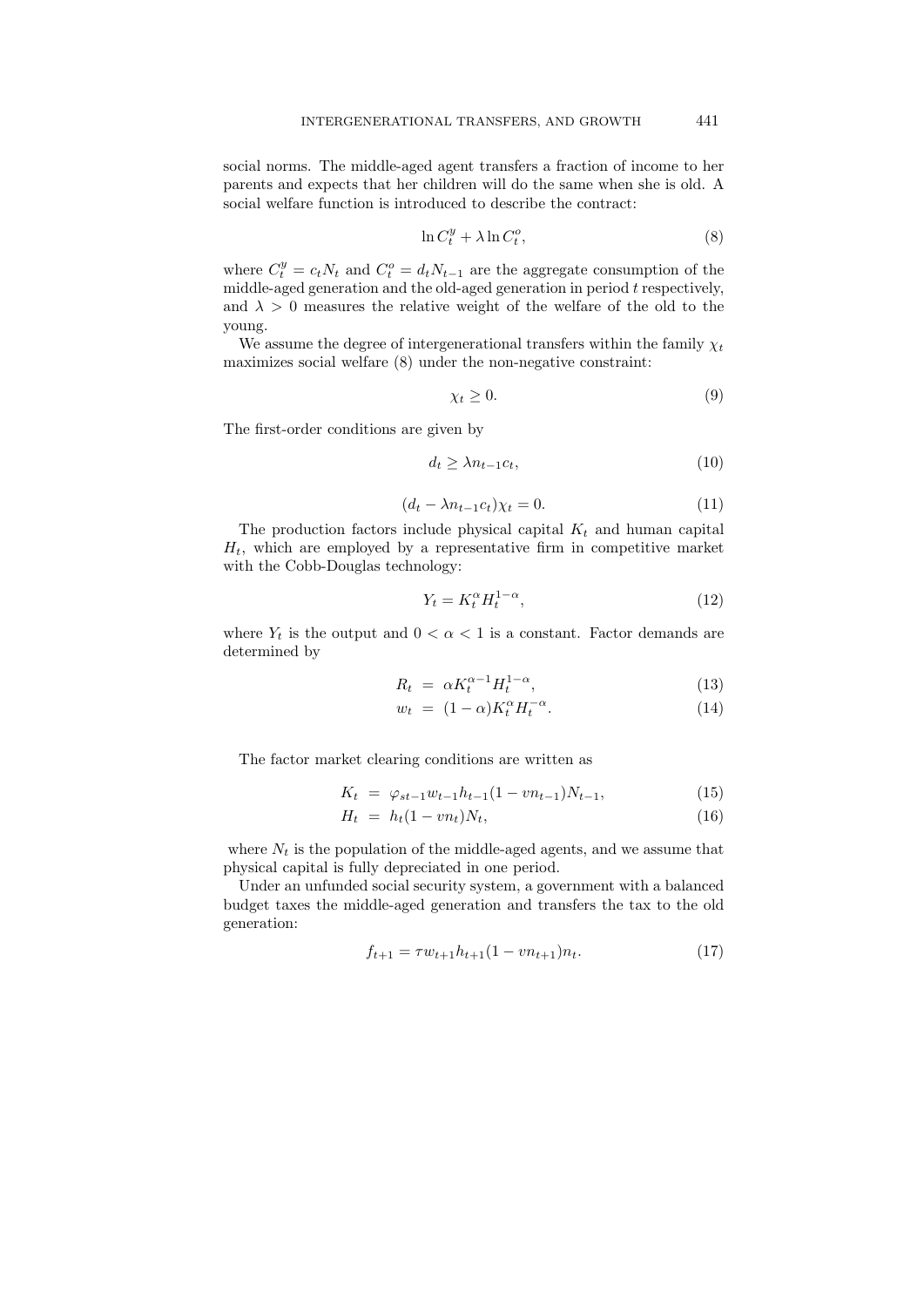## 2.2. Balanced Growth Path

We define

$$
\phi_{ct} = \frac{c_t}{w_t h_t (1 - v n_t)}, \quad \phi_{et} = \frac{w_t \bar{h}_t e_t n_t}{w_t h_t (1 - v n_t)}, \quad \phi_{nt} = \frac{w_t h_t v n_t}{w_t h_t (1 - v n_t)},
$$

where  $\phi_{st}$ ,  $\phi_{ct}$ ,  $\phi_{et}$ , and  $\phi_{nt}$  denote a middle-aged agent's spending on saving, consumption, investment in children and raising children, in terms of labor income. On the balanced growth path,  $\varphi_{st}$ ,  $\varphi_{ct}$ ,  $\varphi_{et}$ ,  $\varphi_{nt}$ ,  $w_t$ ,  $R_t$ , and  $\chi_t$  are all constants. We remove subscript t to denote the level. It follows that per capita income, per capita capital, per capita consumption, and human capital grow at the same constant rate. We obtain two scenarios that describe the balanced growth path, depending on whether the intergenerational transfers within the family are entirely replaced by the social security system.<sup>1</sup>

Case 1: 
$$
\tau < \frac{\lambda}{1 + \lambda + \rho\theta} - \frac{\alpha}{1 - \alpha} \frac{1 + \beta + \rho\theta}{1 + \lambda + \rho\theta}
$$
\n
$$
\chi = \frac{\lambda - \frac{\alpha}{1 - \alpha} (1 + \beta + \rho\theta) - (1 + \lambda + \rho\theta)\tau}{1 + \lambda + \rho\theta + \rho\theta},\tag{18}
$$

$$
\begin{aligned}\n &\lambda & 1 + \lambda + \rho \theta + \beta \theta \\
 &\phi_s = \frac{a}{1 - \alpha} \frac{\beta}{\lambda},\n \end{aligned}\n \tag{19}
$$

$$
\phi_c = \frac{1}{\lambda} \left( \frac{1}{1 - \alpha} \frac{\lambda - \alpha \beta}{1 + \lambda + \rho \theta} - \frac{\beta \theta}{1 + \lambda + \rho \theta} \cdot \chi \right),\tag{20}
$$

$$
\phi_e = \frac{\theta}{\lambda} \left( \frac{\rho}{1 - \alpha} \frac{\lambda - \alpha \beta}{1 + \lambda + \rho \theta} + \frac{\beta (1 + \lambda)}{1 + \lambda + \rho \theta} \cdot \chi \right),\tag{21}
$$

$$
\phi_n = \frac{1}{\lambda} \frac{(\lambda - \alpha \beta)(\eta - \rho \theta) + [(1 - \theta)(1 + \lambda + \rho \theta) - \theta(\eta - \rho \theta)](1 - \alpha)\beta\chi}{(1 + \alpha \beta + \rho \theta) + \theta(1 - \alpha)\beta\chi}.
$$
 (22)

Case 2: 
$$
\tau > \frac{\lambda}{1 + \lambda + \rho\theta} - \frac{\alpha}{1 - \alpha} \frac{1 + \beta + \rho\theta}{1 + \lambda + \rho\theta}
$$

$$
\chi = 0,\tag{23}
$$

$$
\phi_s = \frac{(1-\tau)\frac{\alpha}{1-\alpha}\beta}{(1+\rho\theta)\tau + (1+\beta+\rho\theta)\frac{\alpha}{1-\alpha}},\tag{24}
$$

$$
\phi_c = \frac{(1-\tau)(\tau + \frac{\alpha}{1-\alpha})}{(1+\rho\theta)\tau + (1+\beta+\rho\theta)\frac{\alpha}{1-\alpha}},\tag{25}
$$

$$
\phi_e = \frac{\rho \theta (1 - \tau)(\tau + \frac{\alpha}{1 - \alpha})}{(1 + \rho \theta)\tau + (1 + \beta + \rho \theta) \frac{\alpha}{1 - \alpha}},\tag{26}
$$

$$
\phi_n = \frac{(\eta - \rho \theta)(\tau + \frac{\alpha}{1 - \alpha})}{(1 + \rho \theta)\tau + (1 + \beta + \rho \theta)\frac{\alpha}{1 - \alpha}}.\tag{27}
$$

 $^{\rm 1}{\rm We}$  summarize all the qualitative results in the Appendix.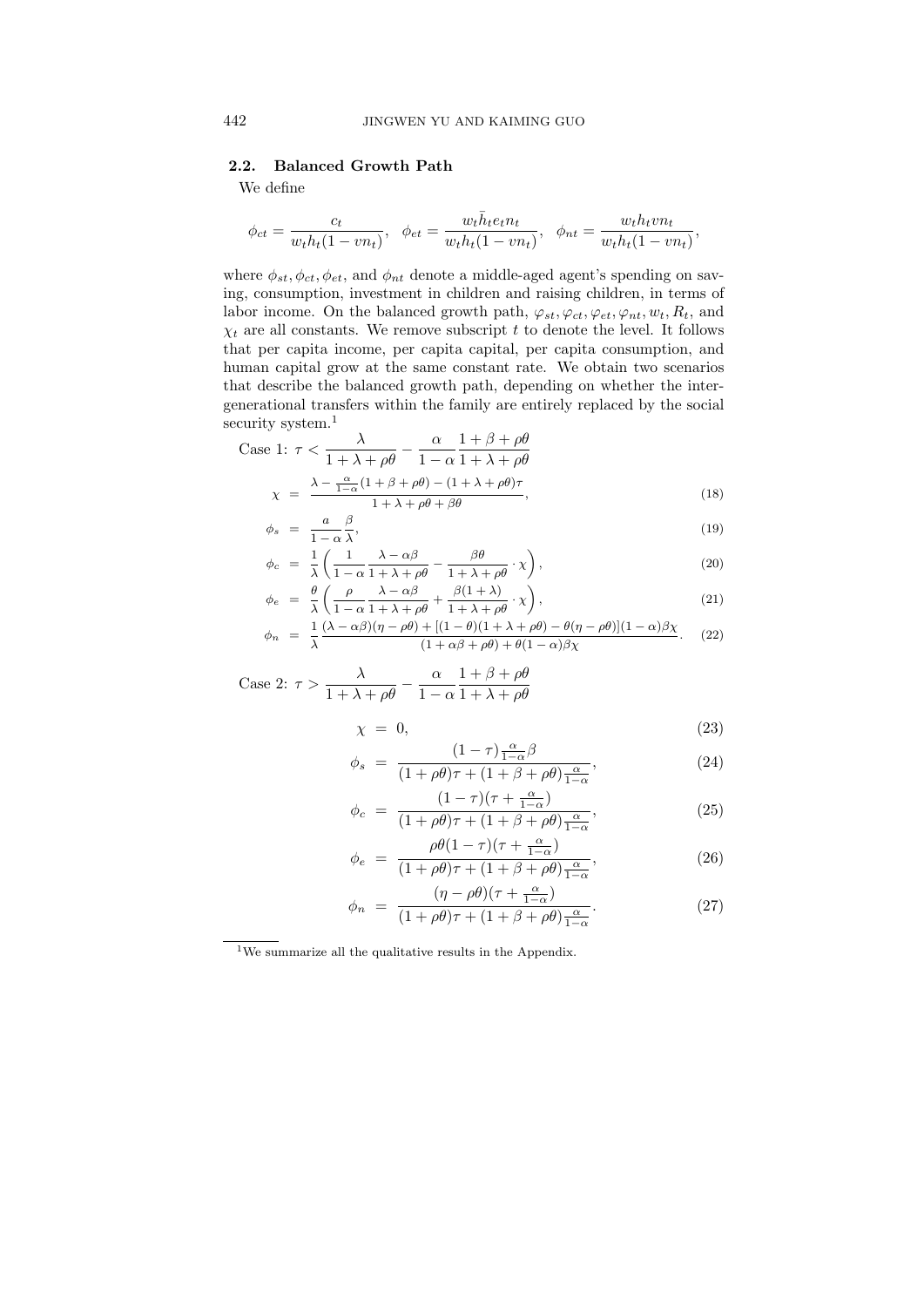## 2.3. Comparative Statics

Performing comparative analysis on Equations (18)-(27) with respect to the social security tax rate  $\tau$ , while holding other exogenous variables fixed, will provide insights into the effects of social security on growth, as well as the dependence of those on the key parameters of the model. We focus on changes in  $\phi_n = \frac{v n}{1 - v n}$  and  $\phi_e / \phi_n = e$  because population growth rate changes in the same direction as  $\phi_n$ , and per capita income growth rate changes in the same direction as  $\phi_e/\phi_n$ .

In Case 1, we obtain

$$
\frac{d\chi}{d\tau} < 0, \quad \frac{d\phi_s}{d\tau} = 0, \quad \frac{d\phi_c}{d\tau} > 0, \quad \frac{d\phi_e}{d\tau} < 0,
$$
\n
$$
\frac{d\phi_n}{d\tau} < 0 \iff \eta < \rho\theta + \frac{1-\theta}{\theta}(1+\alpha\beta+\rho\theta),
$$
\n
$$
\frac{d\phi_e/\phi_n}{d\tau} > 0 \iff \eta < \rho\theta + \frac{1-\theta}{\theta}(1+\alpha\beta+\rho\theta)\Phi,
$$
\n
$$
= \frac{(1+\lambda+\rho\theta)[(1+\alpha\beta+\rho\theta)(\lambda-\alpha\beta)\rho-(1+\lambda)(1-\alpha)^2\beta^2\theta\chi^2]}{1-\lambda}.
$$

where  $\Phi = \frac{(1+\lambda+\rho\theta)[(1+\alpha\beta+\rho\theta)(\lambda-\alpha\beta)\rho-(1+\lambda)(1-\alpha)^2\beta^2\theta\chi^2]}{(1+\lambda)(1-\alpha)^2(1+\alpha\beta+\rho\theta)(\lambda-\alpha\beta)^{-1+\lambda}[(1-\alpha)^2\theta\chi(\lambda-\alpha\beta)]}$  $\frac{(1+\lambda+\rho\theta)[(1+\alpha\beta+\rho\theta)(\lambda-\alpha\beta)\rho-(1+\lambda)(1-\alpha)^{-}\beta^{-}\theta\chi^{-}]}{(1+\lambda+\rho\theta)^{2}(1+\alpha\beta+\rho\theta)(\lambda-\alpha\beta)-\frac{1+\lambda}{\theta}[(1-\alpha)\beta\theta\chi-(\lambda-\alpha\beta)]^{2}}$ 

We can prove that  $0 < \Phi < 1$ , so the condition ensuring  $d(\phi_e/\phi_n)/d\tau > 0$ is stricter than  $d\phi_n/d\tau < 0$ , which is consistent with the result  $d\phi_e/d\tau < 0$ . We establish the following proposition.

PROPOSITION 1. In an economy with intergenerational transfers within the family, if parents raise and invest in children mainly for old-age support and if the taste for the quantity of children is sufficiently weak, then an increase in the social security tax rate under an unfunded social security system produces no change in the saving rate, increases the consumption rate of the middle-aged families, decreases intergenerational transfers within the family and promotes economic growth by decreasing population growth rate and increasing investment in each child.

To obtain the intuition behind this proposition, we combine Equations  $(5)-(7)$  as:

$$
\frac{vw_th_t(1-\chi_t-\tau)n_t+w_t\bar{h}_te_tn_t}{w_t\bar{h}_te_tn_t} = \frac{1}{\theta} \cdot \frac{\eta R_{t+1}c_t + \chi_{t+1}w_{t+1}h_{t+1}(1-vn_{t+1})w_t\bar{h}_te_tn_t}{\rho R_{t+1}c_t + \chi_{t+1}w_{t+1}h_{t+1}(1-vn_{t+1})w_t\bar{h}e_tn_t}.
$$
\n(28)

The left-hand side of Equation (28) is the relative marginal cost of raising children to investing in children, and the right-hand side is the relative marginal return. The agent raises and invests in children for old-age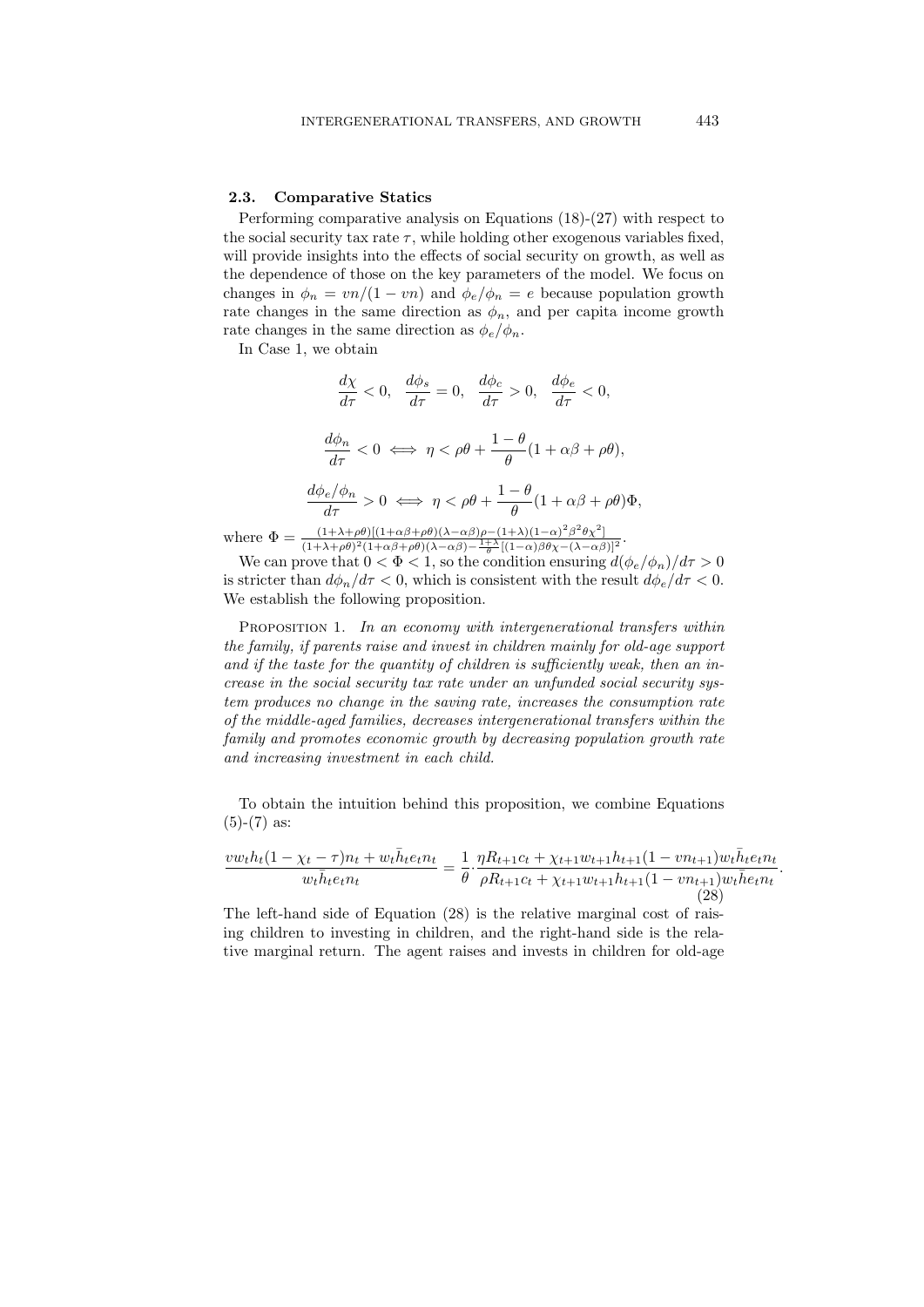support and for the utility directly derived from childrens companionship. An increase in the social security tax rate would partly replace intergenerational transfers within the family, causing negative incentive effect on raising and investing in children. Thus, the quantity and quality of children tend to decrease. However, due to the substitution relationship between the quantity and quality of children, a reduction in the quantity of children will result in a lower marginal cost of education and hence a positive effect on investment in human capital. A decrease in the quality of children will have a similar impact on the quantity of children. But if the taste for the quantity of children is weak, the old-age support motive for the quantity of children is relatively strong, making it more sensitive to the change in the social security tax rate. In Equation (28), the numerator of the right-hand side decreases by a larger amount than the denominator if the social security tax rate increases, implying a higher relative marginal return on the investment in children. Thus, the agent would substitute the quality for the quantity of children, which generates an increase in per capita income growth rate and a decrease in population growth rate. In contrast, if the taste for the quantity of children is strong, then population growth rate is relatively insensitive to changes in the social security tax rate. Then increasing social security tax rate would decrease the investment in each child and further yield a higher population growth rate and a lower per capita income growth rate.

If the social security tax rate is sufficiently high, the social security system may entirely replace intergenerational transfers within the family, as shown in Case 2. The comparative static results are obtained as:

$$
\frac{d\phi_s}{d\tau}<0,\quad \frac{d\phi_n}{d\tau}>0,\quad \frac{d\phi_e/\phi_n}{d\tau}<0;
$$

if  $\alpha(1+\rho\theta) > (1-2\alpha)\beta$ , then  $\frac{d\phi_c}{d\tau} < 0$ ,  $\frac{d\phi_e}{d\tau} < 0$ . Given that parameter  $\alpha$  which measures the capital share of output, is rarely much lower than 1/3, we further assume that  $\alpha(1+\rho\theta) > (1-2\alpha)\beta$  holds in the following analysis. In summary, the results are contained in Proposition 2:

PROPOSITION 2. In an economy without intergenerational transfers within the family, an increase in the social security tax rate under an unfunded social security system decreases the consumption rate and the saving rate of middle-aged families and leads to slower economic growth by increasing the population growth rate and decreasing investment in children.

In contrast to Proposition 1, Proposition 2 shows that if the social security system entirely replaces intergenerational transfers within the family, an increase in the social security tax rate would increase the fertility rate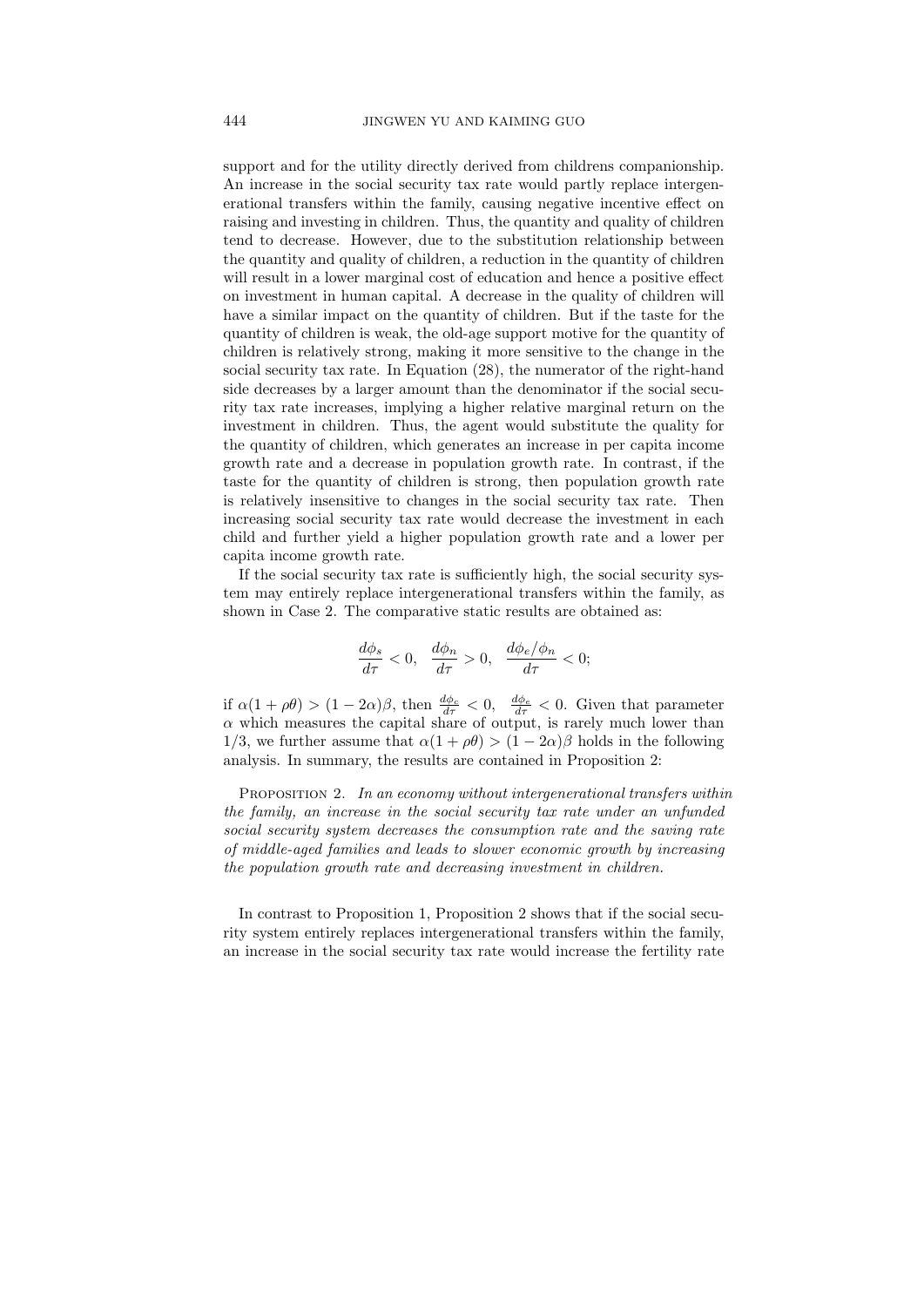rather than decrease it. The institution is straightforward. The key mechanism through which social security affects growth is that the corresponding changes in intergenerational transfers within the family have impacts on the substitution relationship of the quantity and quality of children. In the absence of intergenerational transfers within the family, the social security tax is equivalent to the labor earning tax. An increased social security tax therefore results in a lower opportunity cost of raising children, a higher fertility rate, and in turn a lower investment in each child.

## 3. FULLY FUNDED SOCIAL SECURITY

#### 3.1. The Model

In this section, we consider a model with a fully funded social security system in which a government saves the social security tax for each agent and returns it to her in old age. Now, budget constraint (3) becomes

$$
d_{t+1} = R_{t+1} w_t h_t (1 - v n_t) (\phi_{st} + \tau) + \chi_{t+1} w_{t+1} h_{t+1} (1 - v n_{t+1}) n_t. \tag{29}
$$

The capital market clearing condition (15) takes the form:

$$
K_t = (\phi_{st} + \tau)w_{t-1}h_{t-1}(1 - vn_{t-1})N_{t-1}.
$$
\n(30)

Note that if the desired saving rate  $\phi_{st}$  is positive, then the social security tax is neutral for growth because it only affects  $\phi_{st}$ , and the total saving rate  $\phi_{st} + \tau$  stays constant. Thus, we restrict our attention to a corner solution in which  $\phi_{st} = 0$ .

The agent's utility maximization problem is to choose  $c_t$ ,  $n_t$ ,  $e_t$ ,  $d_{t+1}$ , and  $h_{t+1}$  to maximize (1) subject to Equations (2), (4), and (29). The firstorder condition (7) still holds for  $e_t$ , but Equation (6) becomes

$$
\frac{vw_th_t(1-\chi_t-\tau) + w_t\bar{h}_te_t}{c_t} + \frac{\beta R_{t+1}vw_th_t\tau}{d_{t+1}} = \frac{\eta}{n_t} + \frac{\beta \chi_{t+1}w_{t+1}h_{t+1}(1-vn_{t+1})}{d_{t+1}}
$$
(31)

#### 3.2. Balanced Growth Path

There are also two scenarios that describe the balanced growth path, depending on whether intergenerational transfers within the family are entirely replaced by the social security system.

.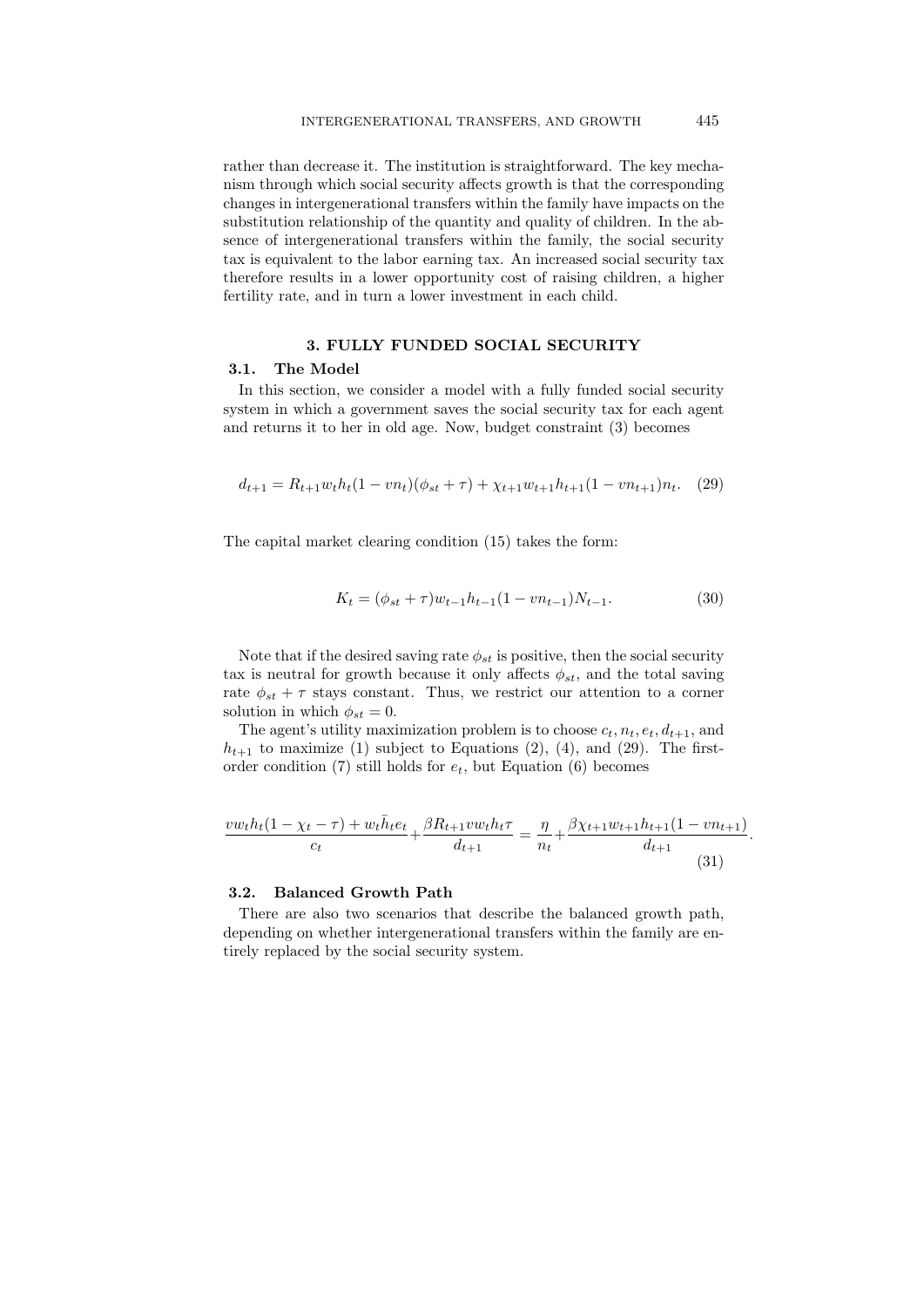Case 3:  $\tau < 1 - \frac{\alpha}{1-\alpha} \frac{1+\rho\theta}{\lambda}$ 

$$
\chi = \frac{\lambda - \frac{\alpha}{1 - \alpha} (1 + \rho \theta) - \lambda \tau}{1 + \lambda + \rho \theta + \beta \theta},
$$
\n(32)

$$
\phi_c = \frac{1}{\lambda} \left( \frac{\alpha}{1 - \alpha} + \chi \right),\tag{33}
$$

$$
\phi_e = \frac{\theta}{\lambda} \left( \frac{\rho \alpha}{1 - \alpha} + (\rho + \beta) \chi \right),\tag{34}
$$

$$
\phi_n = \frac{(\eta - \rho \theta)\alpha + [\beta(1 - \theta) + (\eta - \rho \theta)](1 - \alpha)\chi}{(1 + \rho \theta + \beta)\alpha + (1 + \rho \theta + \beta \theta)(1 - \alpha)\chi}.
$$
 (35)

Case 4:  $\tau > 1 - \frac{\alpha}{1-\alpha} \frac{1+\rho\theta}{\lambda}$ 

$$
\chi = 0,\tag{36}
$$

$$
\phi_c = \frac{1}{1 + \rho \theta} (1 - \tau),\tag{37}
$$

$$
\phi_e = \frac{\rho \theta}{1 + \rho \theta} (1 - \tau), \tag{38}
$$

$$
\phi_n = \frac{\eta - \rho \theta}{1 + \rho \theta + \beta}.
$$
\n(39)

#### 3.3. Comparative Statics

Performing comparative analysis on Equations (32)-(39) with respect to the social security tax  $\tau$ , in Case 3 we obtain

$$
\frac{d\chi}{d\tau} < 0, \quad \frac{d\phi_c}{d\tau} < 0, \quad \frac{d\phi_e}{d\tau} < 0, \quad \frac{d\phi_n}{d\tau} < 0,
$$
\n
$$
\frac{d\phi_e/\phi_n}{d\tau} > 0 \iff \eta < \rho\theta + \Omega,
$$

where  $\Omega = \frac{(1-\theta)\beta[(1+\rho\theta+\beta)(\frac{\alpha}{1-\alpha})^2\rho-(1+\rho\theta+\beta\theta)(\rho+\beta)\chi^2]}{(1+\rho\theta+\beta\theta)(\rho+\beta)(\frac{\alpha}{1-\alpha}+\chi)^2+(1-\theta)\beta^2(\frac{\alpha}{1-\alpha})^2}$  $\frac{\alpha \beta \beta \left[ (1+\rho\theta+\beta\theta) (1-\alpha) \right] P^{\alpha} (1+\rho\theta+\beta\theta) (\rho+\beta)}{(1+\rho\theta+\beta\theta) (\rho+\beta) (\frac{\alpha}{1-\alpha}+\chi)^2+(1-\theta)\beta^2(\frac{\alpha}{1-\alpha})^2}.$ 

Moreover, we assume  $\chi < \sqrt{\frac{(1+\rho\theta+\beta)\rho}{(1+\rho\theta+\beta\theta)(\rho+\beta)}} \cdot \frac{\alpha}{1-\alpha}$  to ensure that  $\Omega > 0$ . A sufficient condition for this assumption is  $\lambda < (1 + \rho \theta + \sqrt{\frac{(1 + \rho \theta + \beta)\rho}{(1 + \rho \theta + \beta \theta)(\rho + \beta)}})$ . α  $\frac{\alpha}{1-\alpha}$ . We summarize the results as follows:

PROPOSITION 3. In an economy with intergenerational transfers within the family, if parents raise and invest in children mainly for old-age support and the taste for the quantity of children is sufficiently weak, then an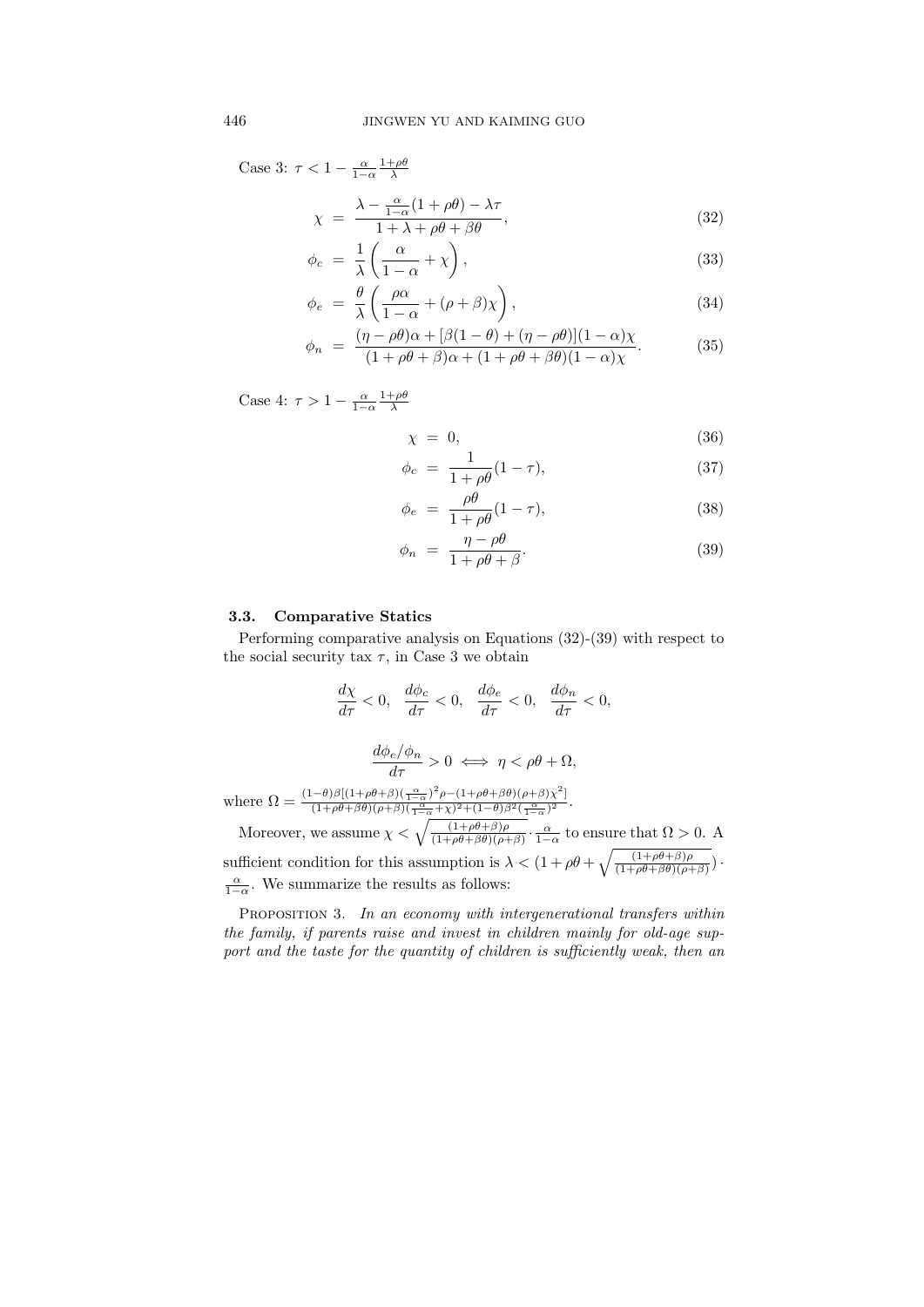increase in the social security tax rate under a fully funded social security system decreases the consumption rate of middle-aged families, decreases intergenerational transfers within the family and promotes economic growth by decreasing the population growth rate and increasing investment in each child.

The intuition is similar to that under an unfunded social security system. If the taste for the quantity of children is sufficiently weak, then the increased social security tax rate weakens old-age support motives for the quantity of children more than the quality of children, which in turn decreases the fertility rate and increases education through the substitution relationship between the quantity and quality of children.

In Case 4, the comparative static results are given by

$$
\frac{d\phi_c}{d\tau}<0,\quad \frac{d\phi_e}{d\tau}<0,\quad \frac{d\phi_n}{d\tau}=0,\quad \frac{d\phi_e/\phi_n}{d\tau}<0.
$$

The following proposition conveniently summarizes these results.

PROPOSITION 4. In an economy without intergenerational transfers within the family, an increase in the social security tax rate under a fully funded social security system decreases the consumption rate of middle-aged families, produces no change in the population growth rate, and leads to slower economic growth by decreasing investment in each child.

In the absence of intergenerational transfers within the family, a rise in the social security tax will result in a lower opportunity cost of raising children. In view of Equation (29) which differs from Equation (3) in the unfunded social security regime, the benefits from a fully funded social security system depend on the tax. Thus, the agent would not increase fertility because it will decrease benefits in old age.

## 4. QUANTITATIVE ANALYSIS

The previous two sections demonstrate that social security may influence the growth rates of population and per capita income under various circumstances. In this section, we quantitatively assess the extent of these effects and compare them under two social security systems.

Our strategy is to conduct quantitative analysis of  $\phi_n$  and  $\phi_e/\phi_n$  on a grid of empirically plausible values for key parameters under the two social security systems. We still restrict ourselves to changes in the levels of  $\phi_n$ and  $\phi_e/\phi_n$ .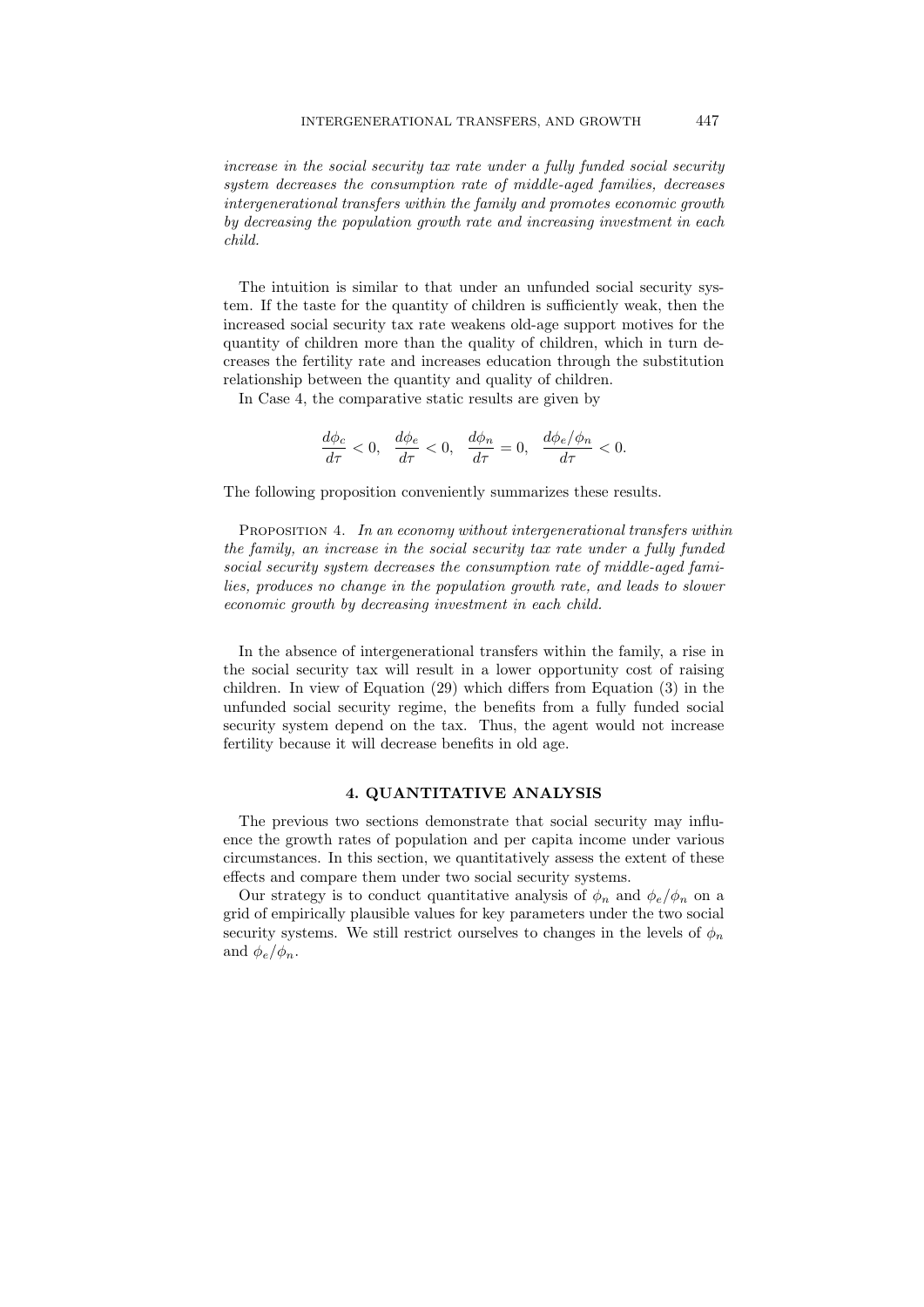We assume that one period lasts for 25 years. Following the literature, we choose  $\beta = 0.6$ , which implies that the discounting factor for one year is 0.98. Because  $1-\theta$  determines the intergenerational persistency of earnings, which is estimated to range from  $0.3$  to  $0.5$  in empirical studies, we choose  $\theta = 0.6$ . Parameter  $\alpha$  represents the income share of capital, so we set  $\alpha = 0.5$ . After the values of  $\alpha$  and  $\beta$  are set, the value of  $\lambda$  determines the saving rate according to Equation (19). Our target for the saving rate is 0.2, implying  $\lambda = 3.02$ . There are few empirical studies that directly estimate parents' tastes for the quantity and quality of children. We begin with  $\rho = 0.5$  and  $\eta = 0.4$ . We call the model determined by parameters with those values the benchmark model.

Table 1 presents the values of  $\chi, \phi_n$ , and  $\phi_e/\phi_n$  in the two social security systems and with various values of preferences for the quantity of children. To make it comparable, the tax rate under a fully funded social security system is defined as the tax rate minus the desired saving rate. For example, a 4% tax rate under a fully funded social security system indicates  $\tau = 0.24$  in the model. The results verify Propositions 1-4. A gradual increase in the social security tax rate from 0 to 0.3 results in a decrease in intergenerational transfers within the family. This effect is more significant under an unfunded social security system than that under a fully funded social security system. When the tax rate is 0.3, intergenerational transfers within the family are entirely replaced by an unfunded social security system, while it is not true under a fully funded social security system.

As intergenerational transfers within the family decline, population growth rate decreases under both social security systems even when the taste for the quantity of children is enhanced. As predicted, when the social security system could not entirely replace intergenerational transfers within the family and when the taste for the quantity of children is sufficiently weak, per capita income growth rate rises along with the decline in intergenerational transfers within the family and the decline in population growth rate. However, this pattern may not hold if either of two conditions changes. As shown in Table 1, when intergenerational transfers within the family are entirely replaced under an unfunded social security system, or when the taste for the quantity of children is relatively stronger under a fully funded social security system, an increase in the social security tax may cause a decline in per capita income growth rate. Moreover, because intergenerational transfers within the family decrease more under an unfunded social security system than under a fully funded social security system, population growth rate falls more significantly as the social security tax increases, so per capita income growth rate is more likely to increase.

To test the sensitivity of population growth rate and per capita income growth rate to key parameters, we gradually change the value of one pa-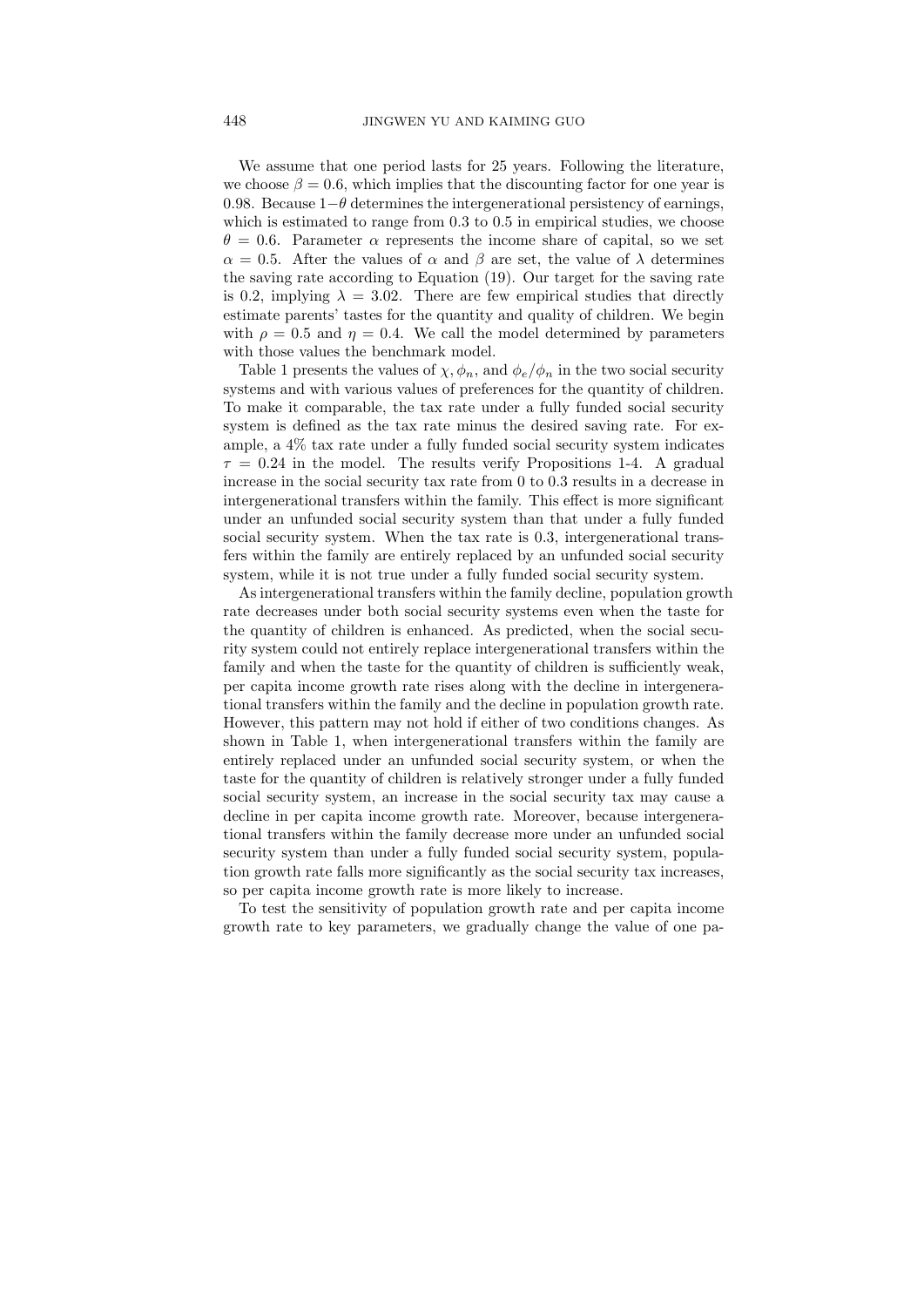| http://www.chenter.com/communication |        |               |                       |                                |                       |               |                       |  |  |
|--------------------------------------|--------|---------------|-----------------------|--------------------------------|-----------------------|---------------|-----------------------|--|--|
| Unfunded                             |        | $\eta=0.35$   |                       | $\eta = 0.40$                  |                       | $\eta = 0.45$ |                       |  |  |
| $\tau$                               | $\chi$ | $\varphi_n$   | $\varphi_e/\varphi_n$ | $\varphi_n$                    | $\varphi_e/\varphi_n$ | $\varphi_n$   | $\varphi_e/\varphi_n$ |  |  |
| 0.00                                 | 0.238  | 0.052         | 2.921                 | 0.079                          | 1.924                 | 0.106         | 1.434                 |  |  |
| 0.05                                 | 0.192  | 0.047         | 3.091                 | 0.075                          | 1.965                 | 0.102         | 1.441                 |  |  |
| 0.10                                 | 0.146  | 0.043         | 3.300                 | 0.070                          | 2.014                 | 0.098         | 1.449                 |  |  |
| 0.15                                 | 0.100  | 0.038         | 3.564                 | 0.066                          | 2.069                 | 0.093         | 1.458                 |  |  |
| 0.20                                 | 0.054  | 0.034         | 3.905                 | 0.061                          | 2.135                 | 0.089         | 1.469                 |  |  |
| 0.25                                 | 0.007  | 0.029         | 4.364                 | 0.057                          | 2.212                 | 0.085         | 1.482                 |  |  |
| 0.30                                 | 0.000  | 0.028         | 4.200                 | 0.057                          | 2.100                 | 0.085         | 1.400                 |  |  |
| Fully Funded                         |        | $\eta = 0.35$ |                       | $\eta = 0.45$<br>$\eta = 0.40$ |                       |               |                       |  |  |
| $\tau$                               | $\chi$ | $\varphi_n$   | $\varphi_e/\varphi_n$ | $\varphi_n$                    | $\varphi_e/\varphi_n$ | $\varphi_n$   | $\varphi_e/\varphi_n$ |  |  |
| 0.00                                 | 0.238  | 0.052         | 2.921                 | 0.079                          | 1.924                 | 0.106         | 1.434                 |  |  |
| 0.05                                 | 0.206  | 0.049         | 2.952                 | 0.076                          | 1.907                 | 0.103         | 1.408                 |  |  |
| 0.10                                 | 0.174  | 0.046         | 2.997                 | 0.073                          | 1.893                 | 0.099         | 1.383                 |  |  |
| 0.15                                 | 0.141  | 0.043         | 3.059                 | 0.069                          | 1.881                 | 0.096         | 1.359                 |  |  |
| 0.20                                 | 0.109  | 0.039         | 3.145                 | 0.066                          | 1.874                 | 0.092         | 1.335                 |  |  |
| 0.25                                 | 0.077  | 0.036         | 3.263                 | 0.062                          | 1.871                 | 0.089         | 1.312                 |  |  |
| 0.30                                 | 0.045  | 0.032         | 3.428                 | 0.058                          | 1.874                 | 0.085         | 1.290                 |  |  |
|                                      |        |               |                       |                                |                       |               |                       |  |  |

| TABLE |  |
|-------|--|
|-------|--|

Intergenerational Transfers and Growth

rameter while holding others fixed and then calculate the values of  $\chi, \phi_n$ , and  $\phi_e/\phi_n$ .<sup>2</sup>

We first change the value of  $\theta$  from 0.5 to 0.7. The results show that a larger value of  $\theta$ , or a lower degree of intergenerational mobility of income, makes parents less dependent on old-age support within the family, which further leads to a lower population growth rate and a higher per capita income growth rate. The differential patterns of intergenerational transfers within the family and population growth rate to an increase in social security tax between these values of  $\theta$  are negligible. However, the per capita income growth rate increases by a larger amount when the value of  $\theta$  is larger. Moreover, because intergenerational transfers within the family are still more sensitive to the tax rate under an unfunded social security system than they are under a fully funded social security system, the per capita income growth rate increases by a larger amount under an unfunded social security system.

Next, we change the value of  $\rho$  from 0.4 to 0.6. The result exhibits very similar patterns when the social security tax rate increases. A smaller value of  $\rho$  affects intergenerational transfers within the family and growth through the same mechanism as a larger value of  $\theta$ , and hence, their re-

 $^2\mathrm{We}$  present the results from sensitivity check in the Appendix.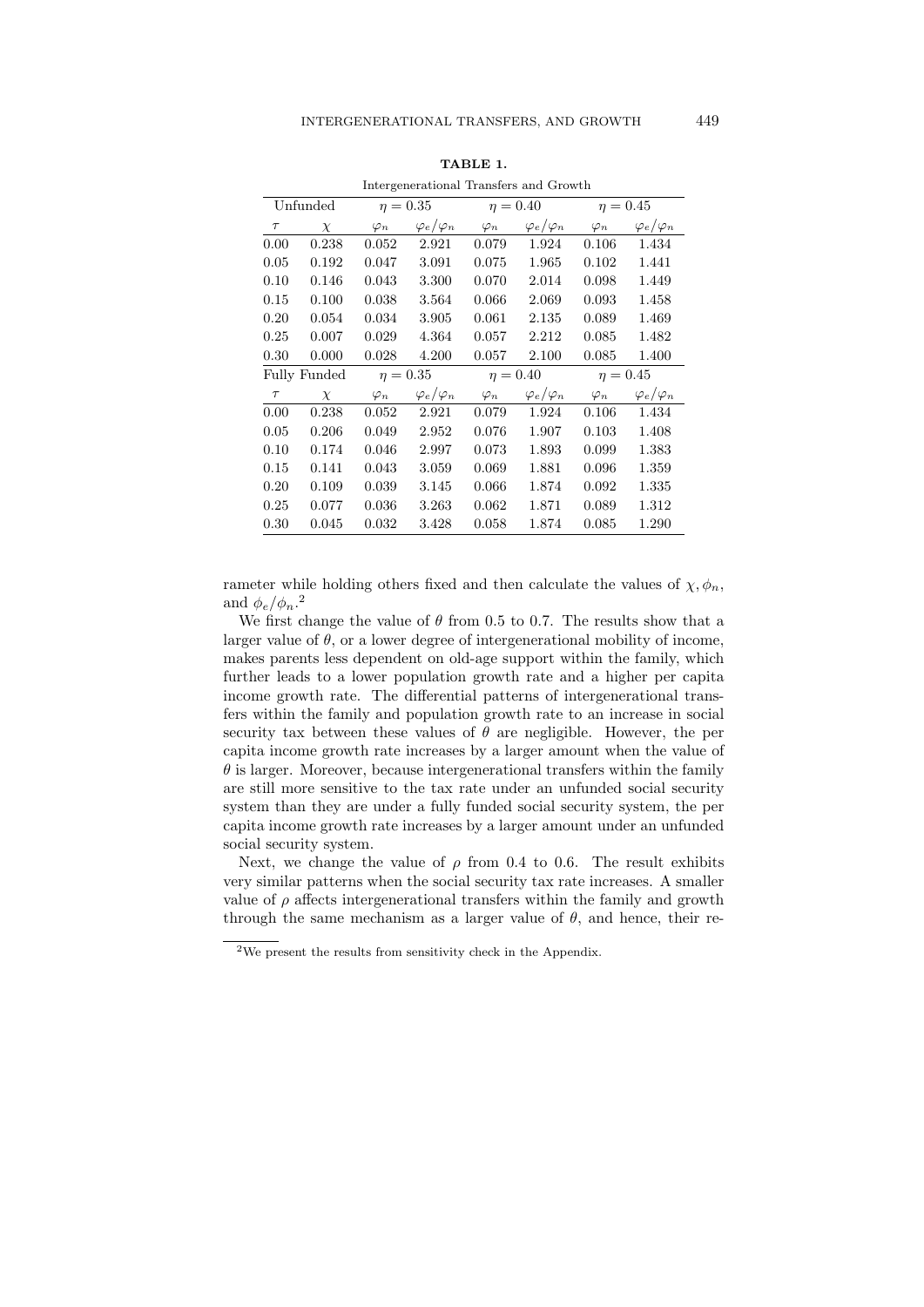sponses to the social security tax rate do not differ significantly. When the value of  $\alpha$  is changed from 0.3 to 0.5, the responses of intergenerational transfers within the family and growth to an increase in the social security tax would not significantly change.

Finally, we change the value of  $\lambda$  so that the saving rate is set from 0.15 to 0.25. A higher saving rate, or a smaller value of  $\lambda$ , makes it more likely for a social security system to entirely replace intergenerational transfers within the family. For example, when the saving rate is set to be 0.25, an unfunded social security system with a tax rate higher than 0.15 could reduce  $\chi$  to zero. The response of population growth rate and per capita income to the increased social security tax rate when the saving rate is high follows a different pattern. Thus, population growth rate may increase under an unfunded social security system and stay constant under a fully funded system along with a rise in the social security tax rate, causing per capita income growth rate to decline.

# 5. DISCUSSION

In the previous sections, we examine various cases that may arise in the model. While this is a tractable way of introducing the mechanism of intergenerational transfers for social security analysis, there are several alternative specifications in the literature. We now discuss some examples in this section.

## 5.1. Lower Bound on the Fertility Rate

In some related studies, such as Ehrlich and Lui (1991), a lower bound on the fertility rate is often imposed to ensure that the model generates a positive population growth rate when the marginal cost of raising children is always greater than the marginal return. Although the previous sections focus only on interior solutions, we should not ignore that in some economies, the fertility rate cannot be lower than a certain level, or

$$
n_t \ge \overline{n}.\tag{40}
$$

We reconsider two social security systems with constraint (40). The firstorder condition for  $n_t$  now becomes an inequality. More specifically, under an unfunded social security system, Equation (6) becomes

$$
\frac{vw_th_t(1-\chi_t-\tau)+w_t\bar{h}_te_t}{c_t} \ge \frac{\eta}{n_t} + \frac{\beta\chi_{t+1}w_{t+1}h_{t+1}(1-vn_{t+1})}{d_{t+1}},\quad (41)
$$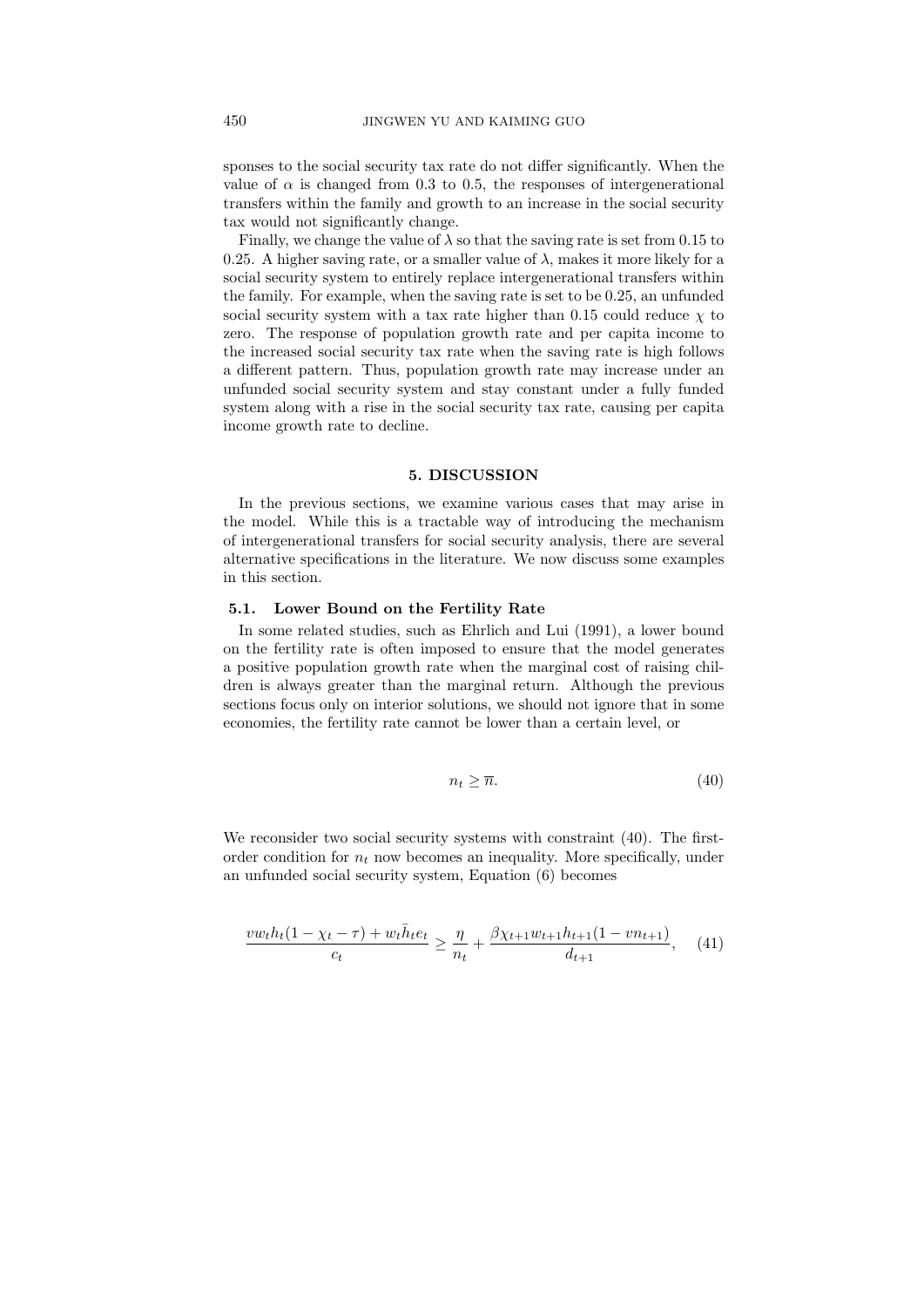Under a fully funded social security system, Equation (31) becomes

$$
\frac{vw_th_t(1-\chi_t-\tau) + w_t\bar{h}_te_t}{c_t} + \frac{\beta R_{t+1}vw_th_t\tau}{d_{t+1}} \ge \frac{\eta}{n_t} + \frac{\beta \chi_{t+1}w_{t+1}h_{t+1}(1-vn_{t+1})}{d_{t+1}}.
$$
\n(42)

We still pay particular attention to the balanced growth path. Following a similar procedure, we find that the results of Cases 1-4 may still hold, if

$$
\tilde{\phi}_n \ge \overline{\phi}_n = \frac{v\overline{n}}{1 - v\overline{n}},\tag{43}
$$

where  $\tilde{\phi}_n$  equals  $\phi_n$  in Equation (22), (27), (35), and (39), corresponding to Cases 1-4. However, if condition  $(43)$  is violated, Equations  $(22)$ ,  $(27)$ , (35), and (39) are all replaced by

$$
\phi_n = \overline{\phi}_n. \tag{44}
$$

Other results of Cases 1-4 still hold.<sup>3</sup>

When the fertility rate reaches its lower bound, it would no longer be affected by the social security tax. Per capita income growth rate could no longer increase with the social security tax rate, as shown in both tables. The previous sections outline the old-age support motive affected by social security in determining different growth rates of per capita income and population. In contrast, if the fertility rate is restricted to its lower bound, it is no longer the case that the quality of children increases because of the fall of the quantity, so the social security directly influences per capita income growth rate by decreasing investment in each child. In summary, a rise in the social security tax rate may promote economic growth only if parents are free to choose the quantity of children and receive transfers from children in old age.

#### 5.2. Raising Cost Invariant to the Social Security Tax

In the preceding analysis, we adopt the specification that the cost of raising children is a fraction of parents' time, implying that the social security system taxing labor income directly influences the cost of raising children. However, other specifications where the cost of raising children is invariant to the social security tax can also be found in the literature.

When it takes a fraction  $v$  of labor income to raise a child, the agent's budget constraints under an unfunded social security system become:

$$
c_t + w_t \bar{h}_t e_t n_t + v w_t h_t n_t = w_t h_t (1 - \chi_t - \varphi_{st} - \tau), \tag{45}
$$

$$
d_{t+1} = R_{t+1} w_t h_t \varphi_{st} + \chi_{t+1} w_{t+1} h_{t+1} n_t + f_{t+1},
$$
\n(46)

 $^3 \mathrm{The}$  results are summarized in the Appendix.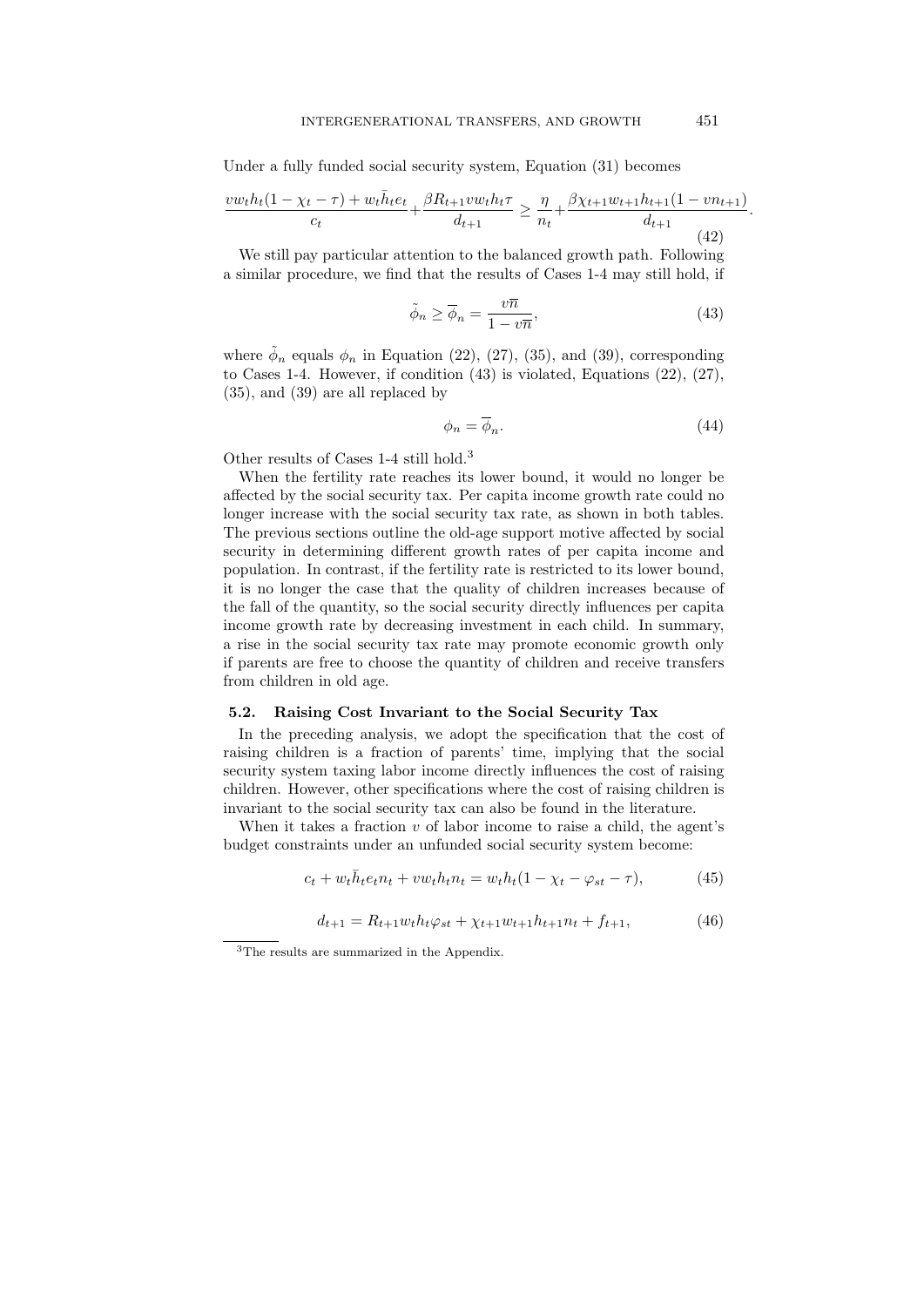where  $\varphi_{st}$  denotes the saving rate. The government's balanced budget implies:

$$
f_{t+1} = \tau w_{t+1} h_{t+1} n_t. \tag{47}
$$

Under a fully funded social security system, Equation (45) still holds, while Equations (46) and (47) are replaced by:

$$
d_{t+1} = R_{t+1} w_t h_t (\varphi_{st} + \tau) + \chi_{t+1} w_{t+1} h_{t+1} n_t.
$$
 (48)

To focus on the balanced growth path, it is convenient to define the middle-aged agent's spending on consumption, investment in and raising children in terms of labor income as follows:

$$
\varphi_{ct} = \frac{c_t}{w_t h_t}, \quad \varphi_{nt} = v n_t, \quad \varphi_{et} = \frac{w_t \bar{h}_t e_t n_t}{w_t h_t}.
$$

We solve for all the balanced growth path solutions with and without intergenerational transfers within the family under the two social security systems respectively. We then accordingly conduct comparative static analysis on  $\varphi_n$  and  $\varphi_e/\varphi_n$ .<sup>4</sup>

The results show that the effects of social security on intergenerational transfers within the family and on growth remain the same as summarized in Propositions 1 and 3 in an economy with intergenerational transfers within the family. Specifically, the condition that ensures the growth rate of per capita income increases along with social security tax rate becomes  $n < \rho$ . Although it is not the same as before, we can still conclude that if the taste for the quantity of children is sufficiently weak, an increase in the social security tax rate would speed up economic growth by decreasing population growth rate and increasing investment in each child. The only difference in the effects of social security on growth between the two specifications of raising cost is that when intergenerational transfers within the family are entirely replaced by the social security system, an increase in the social security tax rate is neutral, rather than negative, to per capita income growth rate.

Indeed, once we assume that the raising cost is invariant to the social security tax, we ignore the implicit mechanism in previous sections that the social security system directly affects the opportunity cost of raising children, which imposes a negative effect on population growth rate as the tax rate rises. Thus, in the present specification, an increase in the tax rate is more likely to cause population growth rate to decrease. However, because the key characteristic of the model giving rise to the positive effect of social security on economic growth is the substitutional effect on

<sup>4</sup>The results are presented in details in the Appendix.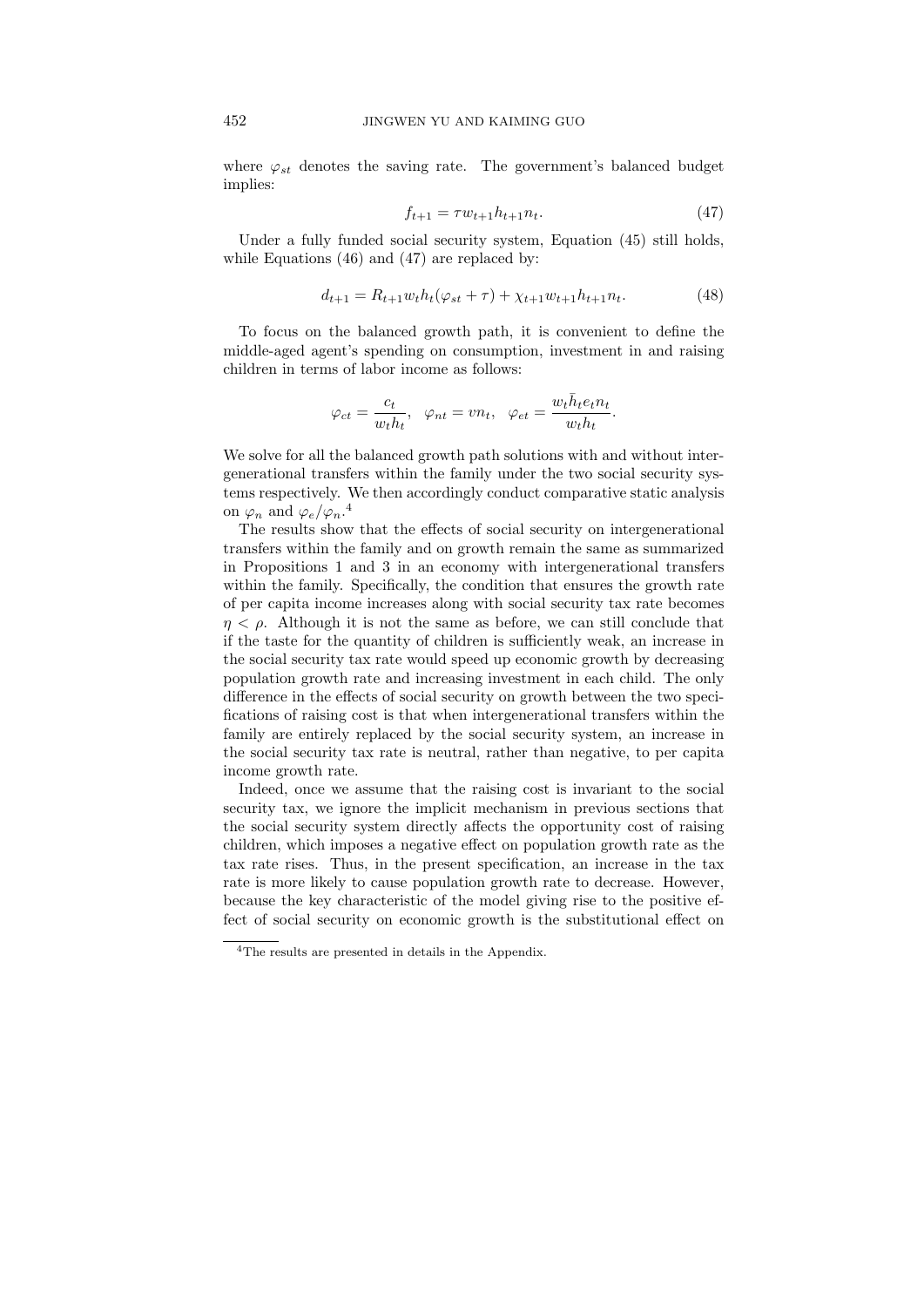intergenerational transfers within the family, which is still included in the present specification, the main findings in Propositions 1 and 3 still hold.

## 5.3. First-Best Allocation

There is a tradition in the literature of discussing the welfare effect of social security. In this subsection, we present the first-best allocation of the model and search for the optimal social security tax that generates the first-best growth.

We begin with a social planner economy in which there is neither a social security system operated by the government nor intergenerational transfers within the family. Instead, a social planner reallocates resources between generations to maximize the preference of each generation defined by Equation (1) and the social welfare function defined by Equation (8). Instead of the two-period budget constraints, the social planner now faces the resource constraint in each period:

$$
(c_t + (1 - \alpha)AK_t^{\alpha}H_t^{-\alpha}\bar{h}_te_t n_t)N_t + d_tN_{t-1} + S_t = AK_t^{\alpha}H_t^{1-\alpha}, \qquad (49)
$$

where we retain the assumption that the unit cost of education equals the marginal productivity of the working generation. We use  $S_t$  to represent the resources allocated to investment, so the accumulation of physical capital accumulation function (Equation (15) or (30)) is replaced by

$$
K_{t+1} = S_t. \tag{50}
$$

We define

$$
\gamma_{ct}=\frac{c_tN_t}{AK_t^\alpha H_t^{1-\alpha}},\ \ \gamma_{dt}=\frac{d_tN_{t-1}}{AK_t^\alpha H_t^{1-\alpha}},\ \ \gamma_{st}=\frac{s_tN_t}{AK_t^\alpha H_t^{1-\alpha}}.
$$

The balanced growth path can now be written as

$$
\gamma_c = \frac{1}{1+\lambda} \frac{1+\beta}{1+\beta+\alpha\beta+\left[\rho+(1-\alpha)\beta\right]\theta},\tag{51}
$$

$$
\gamma_d = \frac{\lambda}{1 + \lambda} \frac{1 + \beta}{1 + \beta + \alpha\beta + [\rho + (1 - \alpha)\beta]\theta},\tag{52}
$$

$$
\gamma_s = \frac{\alpha \beta}{1 + \beta + \alpha \beta + [\rho + (1 - \alpha)\beta]\theta},\tag{53}
$$

$$
\phi_e = \frac{1}{1 - \alpha} \frac{[\rho + (1 - \alpha)\beta]\theta}{1 + \beta + \alpha\beta + [\rho + (1 - \alpha)\beta]\theta},\tag{54}
$$

$$
\phi_n = \frac{\eta - \rho \theta + (1 - \theta)(1 - \alpha)\beta}{(1 - \alpha)(1 + \beta + \alpha\beta) + [\rho + (1 - \alpha)\beta]\theta}.
$$
\n(55)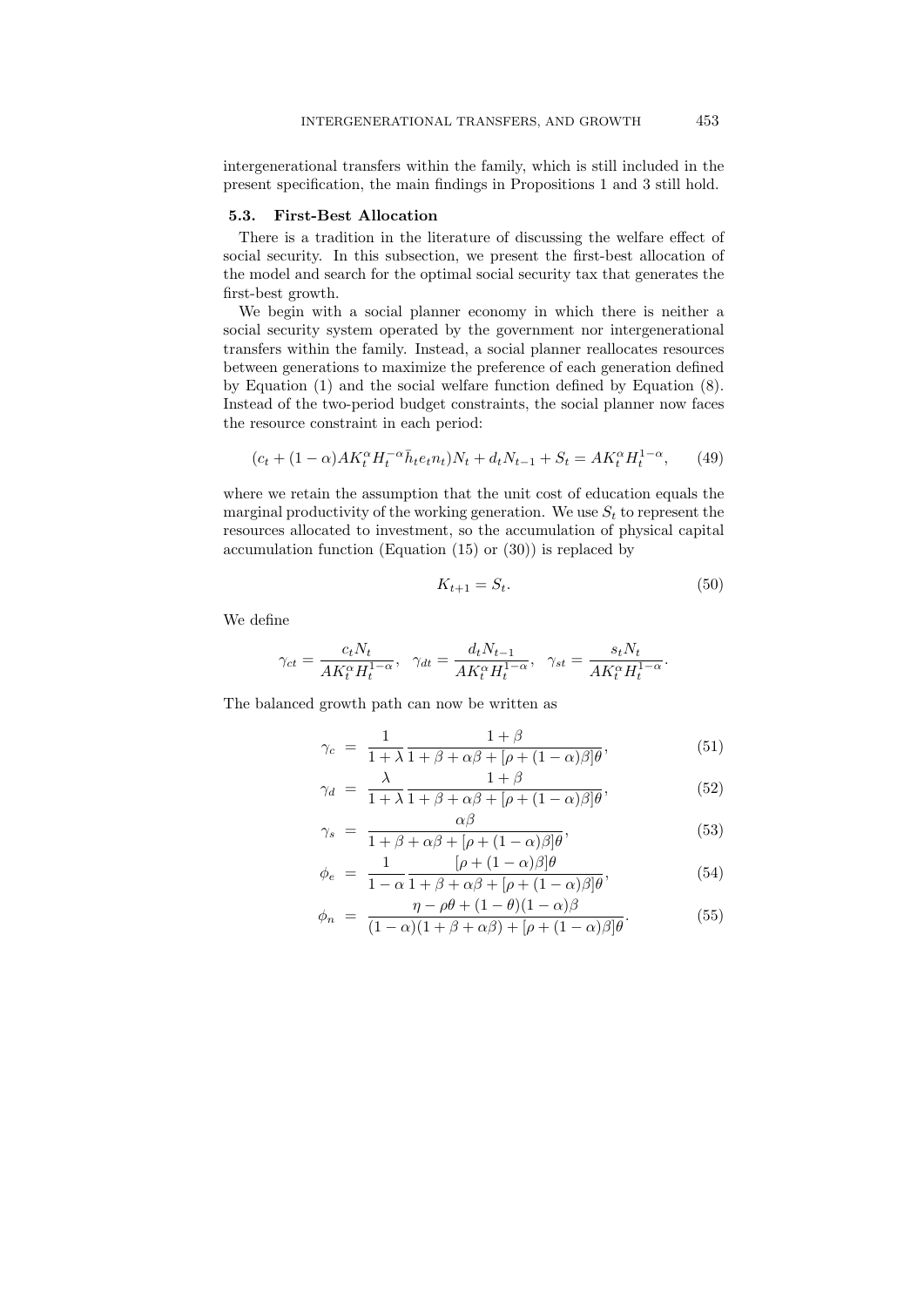In contrast to the results in the decentralized economy, it is apparent that qualitatively, the decentralized economy could achieve socially optimal levels of the saving rate, the fertility rate, and per capita income growth rate, given specified values of parameters and the social security tax. However, it is still unclear whether the decentralized economy could achieve the first-best allocation with plausible values of key parameters, so we resort to quantitative analysis.<sup>5</sup>

Note that parameter  $\lambda$  only affects consumption between generations in the first-best allocation. Hence our strategy is to start with the benchmark model except for  $\lambda = 2.39$  to generate the same saving rate as in the socially optimal allocation and then compare the allocations with their first-best levels. The results imply that there is a large gap between population growth rate in a decentralized economy and its socially optimal level. Per capita income growth rate approaches to its socially optimal level when the tax rate is around 0.13, but never equals to its socially optimal level under an unfunded social security system. Although a lower value of parameter  $\lambda$  could generate a higher per capita income growth rate, it also leads to a lower population growth rate. This implies that an unfunded social security system could achieve the optimal per capita income growth rate level with a saving rate higher than its optimal level, but population growth rate goes further away from its optimal level. We also allow the values of other parameters to change over a wide range, but population growth rate in the decentralized economy is always lower than its optimal level.

In summary, a decentralized economy could generate the socially optimal per capita income growth rate with the specified social security tax and with a higher saving rate than its socially optimal level, but it cannot achieve the first-best allocations of saving, fertility and economic growth simultaneously. Intuitively, a person who lives for finite generations in the OLG economy cannot trade with others from all the generations and is hence constrained by the return on capital, which may force him to save more than the optimal level for old-age consumption, giving rise to the socalled dynamic efficiency problem. Diamond (1965) argues that the social security system is an effective tool to solve this problem because it acts as an intermediate agent assisting in the trade between different generations. However, this conclusion relies on the assumptions of constant population growth rate and savings alone determining per capita income, which do not hold in our model with endogenous population growth and endogenous economic growth. The magnitude of the effects of social security is restricted by the size of intergenerational transfers within the family. When the government adjusts the social security tax to achieve the optimal level

 ${\rm ^5We}$  show the quantitative results in the Appendix.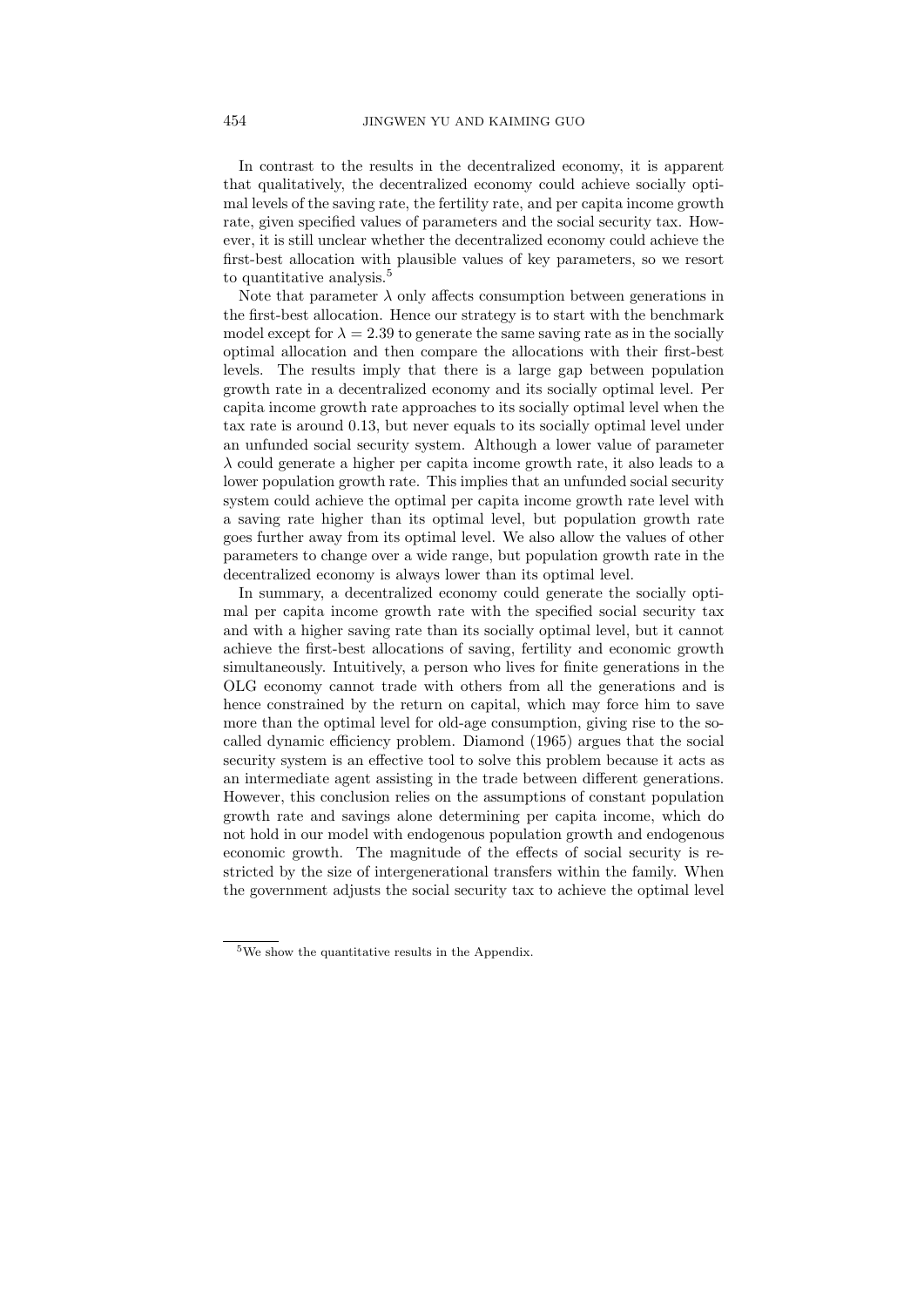of economic growth, it cannot simultaneously change the familys fertility rate to the optimal level.

#### 6. CONCLUSION

This paper studies the effects of social security on the long-term growth rates of per capita income and population in an endogenous growth model in which intergenerational transfers within the family changes with respect to the social security tax. It shows that if parents raise and invest in children mainly for old-age support, and the taste for the quantity of children is sufficiently weak, then a rise in the social security tax rate would decreases intergenerational transfers within the family and promotes economic growth by decreasing population growth rate and increasing investment in each child. Moreover, in an economy without intergenerational transfers within the family, such effects vanish. Hence, the substitution effect of social security on intergenerational transfers within the family plays a crucial role here. The quantitative analyses show that an unfunded social security system is more likely to promote economic growth than a fully funded social security system because the former has a greater effect on decreasing intergenerational transfers within the family and population growth rate.

Our study implies that the relationship between intergenerational transfers operated by the government and intergenerational transfers within the family, should be emphasized in the social security system evaluation. In developing countries, the family's behavior is deeply influenced by traditional culture of old-age support, and elderly people depend heavily on the financial support provided by their children. Hence, old-age support is one of the most important motives for parents to raise and invest in children. In these countries, the substitution effect of social security on intergenerational transfers within the family is effective. A rise in the social security tax rate may not only lead to a decline in the fertility rate but also more rapid human capital accumulation and faster economic growth. Hence, more detailed empirical tests on the magnitude of intergenerational transfers within the family and the sensitivity to the social security system are needed.

This paper establishes an endogenous growth model with intergenerational transfers within the family. Several extensions are suggested. First, since the aging population has become a social issue, it is important to introduce the demographic transition into the model. Second, the retirement decision and public policy that are related to intergenerational transfers are other directions for future research.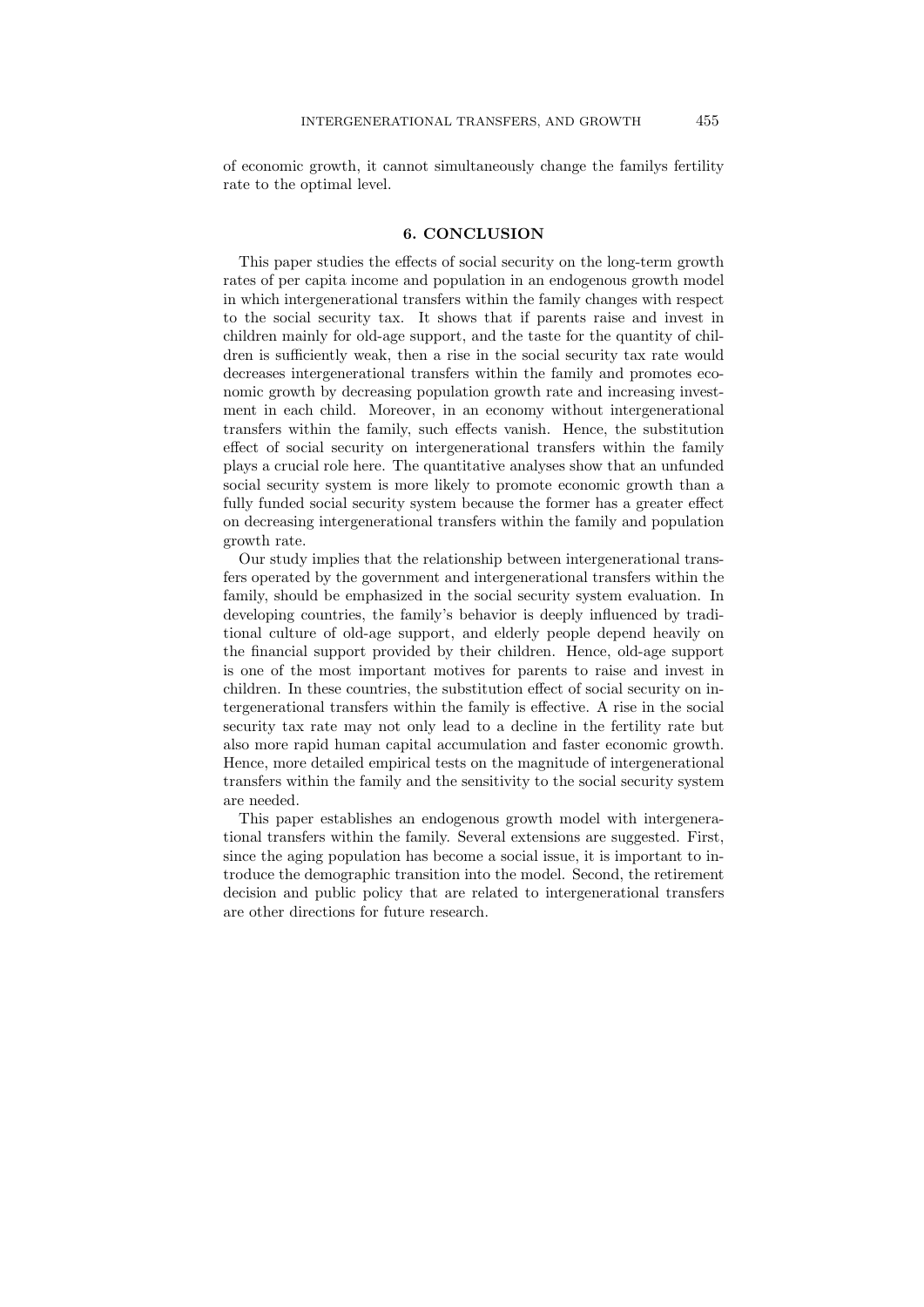# 456 JINGWEN YU AND KAIMING GUO

## APPENDIX

In this appendix, we present the key variables and comparative static results under different circumstances in Table A.1 and A.2. In Table A.3, we summarize the main results for the model with rearing cost invariant to the social security tax. The results of sensitivity check in the quantitative analysis are depicted in Figure A.1-A.4. Figure A.5 compares the decentralized economy with the first-best allocation.

# TABLE 1.

|  |  |  | Main Results for Unfunded Social Security System |  |  |  |
|--|--|--|--------------------------------------------------|--|--|--|
|--|--|--|--------------------------------------------------|--|--|--|

| Unfunded Regime       | $\tau < \frac{\lambda}{1+\lambda+\rho\theta} - \frac{\alpha}{1-\alpha} \frac{1+\beta+\rho\theta}{1+\lambda+\rho\theta}$                                                                                                                                |                                                                                                                                       | $\tau > \frac{\lambda}{1+\lambda+\rho\theta} - \frac{\alpha}{1-\alpha} \frac{1+\beta+\rho\theta}{1+\lambda+\rho\theta}$                   |                                                                                                                                                                 |  |  |
|-----------------------|--------------------------------------------------------------------------------------------------------------------------------------------------------------------------------------------------------------------------------------------------------|---------------------------------------------------------------------------------------------------------------------------------------|-------------------------------------------------------------------------------------------------------------------------------------------|-----------------------------------------------------------------------------------------------------------------------------------------------------------------|--|--|
| $\chi$                | $\frac{\alpha}{\lambda - \frac{\alpha}{1 - \alpha} (1 + \beta + \rho \theta) - (1 + \lambda + \rho \theta) \tau}$<br>$1+\lambda+\rho\theta+\beta\theta$                                                                                                |                                                                                                                                       | $\Omega$                                                                                                                                  |                                                                                                                                                                 |  |  |
| $\phi_s$              | $\frac{\alpha}{1-\alpha} \frac{\beta}{\lambda}$                                                                                                                                                                                                        |                                                                                                                                       | $(1-\tau)\frac{\alpha}{1-\alpha}\beta$<br>$\frac{\alpha}{(1+\rho\theta)\tau+(1+\beta+\rho\theta)}\frac{\alpha}{1-\alpha}$                 |                                                                                                                                                                 |  |  |
| $\phi_c$              | $\frac{1}{\lambda}(\frac{1}{1-\alpha}\frac{\lambda-\alpha\beta}{1+\lambda+\rho\theta}-\frac{\beta\theta}{1+\lambda+\rho\theta}\cdot\chi)$                                                                                                              |                                                                                                                                       | $\frac{(1-\tau)(\tau+\frac{\alpha}{1-\alpha})}{\tau+\frac{\alpha}{1-\alpha}}$<br>$\frac{\alpha}{(1+\rho\theta)\tau+(1+\beta+\rho\theta)}$ |                                                                                                                                                                 |  |  |
| $\phi_e$              | $\frac{\theta}{\lambda} \left( \frac{\rho}{1-\alpha} \frac{\lambda - \alpha \beta}{1 + \lambda + \rho \theta} + \frac{\beta(1+\lambda)}{1 + \lambda + \rho \theta} \cdot \chi \right)$                                                                 | $\rho\theta(1-\tau)(\tau+\frac{\alpha}{1-\alpha})$<br>$\frac{\alpha}{(1+\rho\theta)\tau+(1+\beta+\rho\theta)}\frac{\alpha}{1-\alpha}$ |                                                                                                                                           |                                                                                                                                                                 |  |  |
|                       | $\bar{\phi}_n$ , if $\bar{\phi}_n \geq \bar{\phi}_n$ . $\qquad \qquad \bar{\phi}_n$ , if $\bar{\phi}_n < \bar{\phi}_n$ .                                                                                                                               |                                                                                                                                       |                                                                                                                                           | $ \tilde{\phi}_n , \text{ if } \tilde{\phi}_n \geq \overline{\phi}_n.   \quad \overline{\phi}_n, \text{ if } \phi_n < \overline{\phi}_n.$                       |  |  |
| $\phi_n$              | $\tilde{\phi}_n = \frac{1}{\lambda} \frac{(\lambda - \alpha \beta)(\eta - \rho \theta) + [(1 - \theta)(1 + \lambda + \rho \theta) - \theta(\eta - \rho \theta)](1 - \alpha)\beta\chi}{(1 + \alpha \beta + \rho \theta) + \theta(1 - \alpha)\beta\chi}$ |                                                                                                                                       |                                                                                                                                           | $\overline{\phi}_n = \frac{(\eta - \rho \theta)(\tau + \frac{\alpha}{1 - \alpha})}{(1 + \rho \theta)\tau + (1 + \beta + \rho \theta)\frac{\alpha}{1 - \alpha}}$ |  |  |
|                       | $\frac{d\chi}{\partial \tau} < 0, \frac{d\phi_s}{\partial \tau} = 0, \frac{d\phi_c}{\partial \tau} > 0, \frac{d\phi_e}{\partial \tau} < 0$<br>$\frac{d\phi_n}{\partial \tau} < 0 \iff \frac{d\phi_n}{\partial \tau} = 0$                               |                                                                                                                                       |                                                                                                                                           | $\frac{d\phi_s}{d\tau}$ < 0, $\frac{d\phi_c}{d\tau}$ < 0, $\frac{d\phi_e}{d\tau}$ < 0                                                                           |  |  |
| Comparative           | $\frac{d\phi_n}{\partial \tau} < 0 \iff$                                                                                                                                                                                                               |                                                                                                                                       | $\frac{d\phi_n}{d\tau}>0$                                                                                                                 | $\frac{d\phi_n}{\partial \tau} = 0$                                                                                                                             |  |  |
|                       | $\eta < \rho\theta + \frac{1-\theta}{\theta}(1+\alpha\beta+\rho\theta)$                                                                                                                                                                                |                                                                                                                                       |                                                                                                                                           |                                                                                                                                                                 |  |  |
| <b>Static Results</b> | $\frac{d\phi_e/\phi_n}{\partial \tau} > 0 \iff$                                                                                                                                                                                                        | $\frac{d\phi_e/\phi_n}{d\tau} < 0$                                                                                                    |                                                                                                                                           | $\frac{d\phi_e/\phi_n}{d\tau} < 0$ $\frac{d\phi_e/\phi_n}{d\tau} < 0 \iff$                                                                                      |  |  |
|                       | $\left \eta < \rho\theta + \frac{1-\theta}{\theta}(1+\alpha\beta+\rho\theta)\Phi\right $                                                                                                                                                               |                                                                                                                                       |                                                                                                                                           | $\alpha(1+\rho\theta) > (1-2\alpha)\beta$                                                                                                                       |  |  |

## TABLE 2.

Main Results for Full-funded Social Security System

| Fully Funded | $\tau < 1 - \frac{\alpha}{1-\alpha} \frac{1+\rho\theta}{\lambda}$                                                       | $\tau < 1 - \frac{\alpha}{1-\alpha} \frac{1+\rho\theta}{\lambda}$                                                                                                    |  |  |
|--------------|-------------------------------------------------------------------------------------------------------------------------|----------------------------------------------------------------------------------------------------------------------------------------------------------------------|--|--|
| Regime       |                                                                                                                         |                                                                                                                                                                      |  |  |
| $\chi$       | $\lambda - \frac{\alpha}{1-\alpha}(1+\rho\theta) - \lambda\tau$<br>$1+\lambda+\rho\theta+\beta\theta$                   | $\left( \right)$                                                                                                                                                     |  |  |
| $\phi_s$     |                                                                                                                         |                                                                                                                                                                      |  |  |
| $\phi_c$     | $rac{1}{\lambda}(\frac{\alpha}{1-\alpha}+\chi)$                                                                         |                                                                                                                                                                      |  |  |
| $\phi_e$     | $\frac{\theta}{\lambda} \left( \frac{\rho \alpha}{1-\alpha} + (\rho + \beta) \chi \right)$                              | $\frac{\rho\theta}{1+\rho\theta}(1-\tau)$                                                                                                                            |  |  |
| $\phi_n$     | $\phi_n$ , if $\phi_n \geq \phi_n$ .                                                                                    | $ \overline{\phi}_n ,$ if $\phi_n < \overline{\phi}_n$ , $ \phi_n $ , if $\phi_n \geq \overline{\phi}_n$ , $ \overline{\phi}_n $ , if $\phi_n < \overline{\phi}_n$ . |  |  |
|              | $(1+\rho\theta+\beta)\alpha+(1+\rho\theta+\beta\theta)(1-\alpha)\gamma$                                                 | $\phi_n = \frac{\eta - \rho \theta}{1 + \rho \theta + \beta}$                                                                                                        |  |  |
|              | $\frac{d\chi}{d\tau} < 0, \frac{d\phi_c}{d\tau} < 0, \frac{d\phi_e}{d\tau} < 0$                                         | $\frac{d\phi_c}{d\tau} < 0, \frac{d\phi_e}{d\tau} < 0$                                                                                                               |  |  |
| Comparative  | $\frac{d\phi_n}{d\tau} < 0$<br>$\frac{d\phi_n}{d\tau}=0$                                                                | $\frac{d\phi_n}{d\tau}=0$<br>$\frac{d\phi_n}{d\tau}=0$                                                                                                               |  |  |
|              | Static Results $\frac{d\phi_e/\phi_n}{d\tau} > 0 \iff \eta < \rho\theta + \Omega$<br>$\frac{d\phi_e/\phi_n}{d\tau} < 0$ | $\frac{d\phi_e/\phi_n}{d\tau} < 0$<br>$\frac{d\phi_e/\phi_n}{d\tau} < 0$                                                                                             |  |  |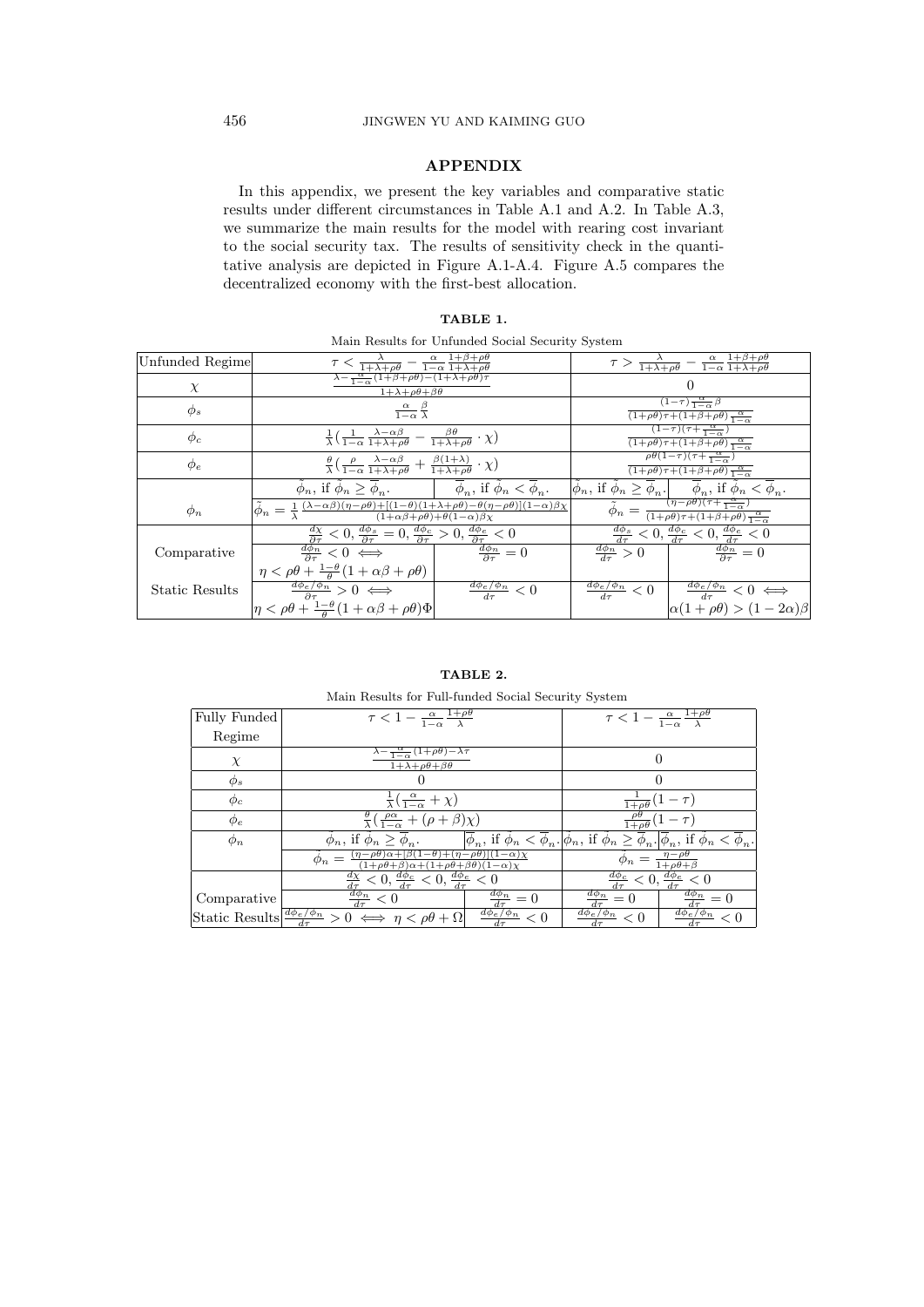

**FIG. 1.** The Sensitivity Check for Parameter  $\theta$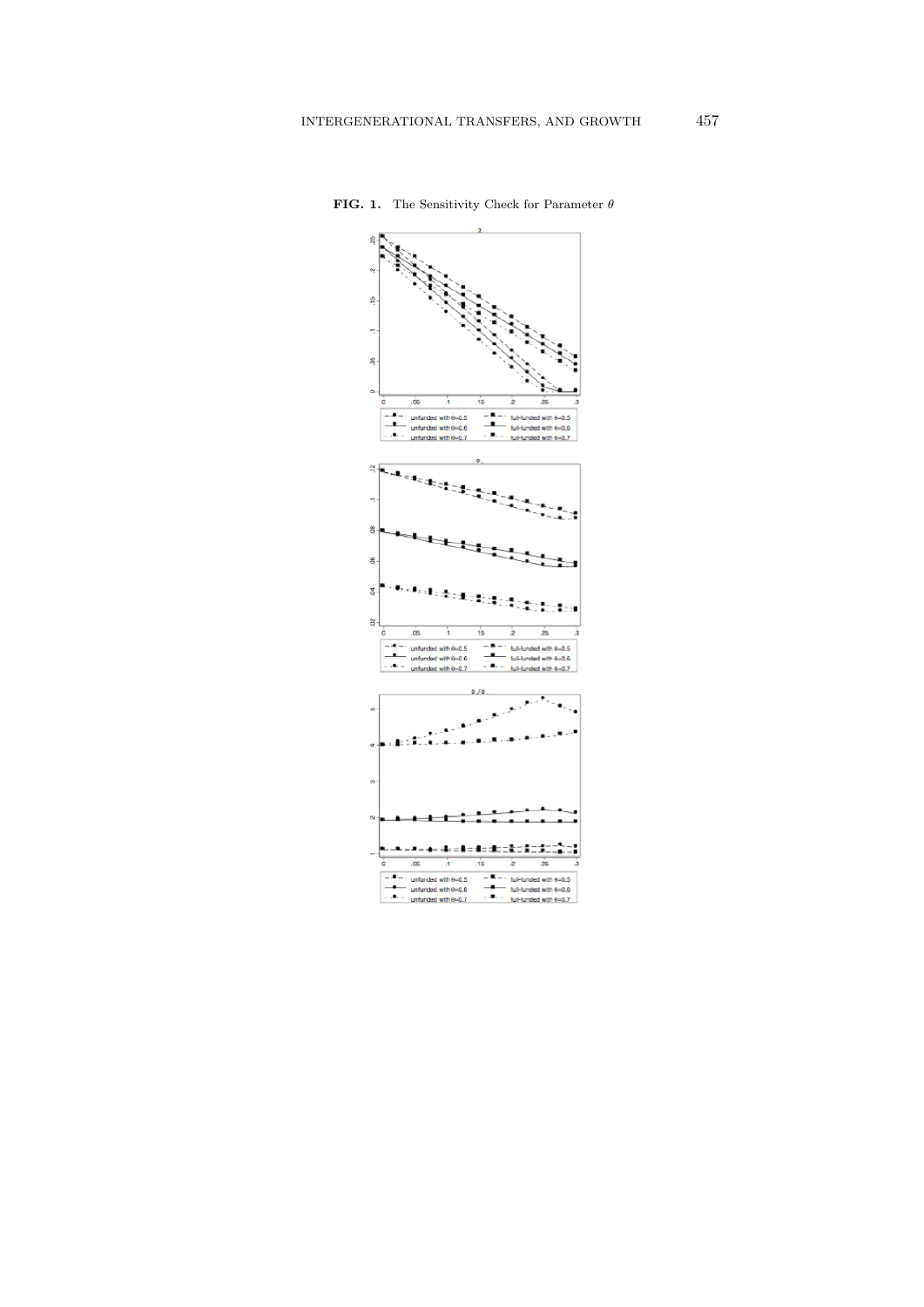

FIG. 2. The Sensitivity Check for Parameter  $\alpha$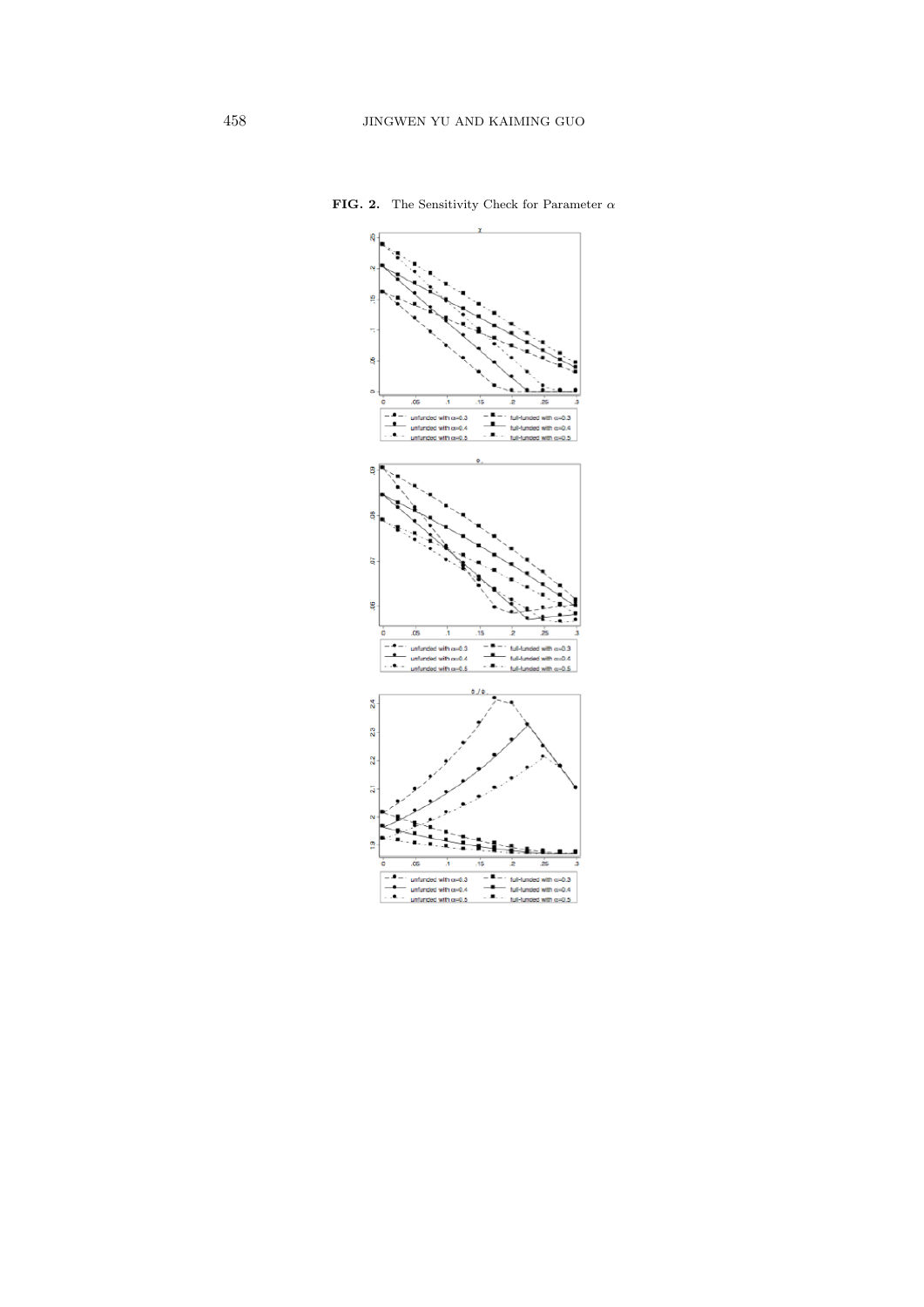

**FIG. 3.** The Sensitivity Check for Parameter  $\rho$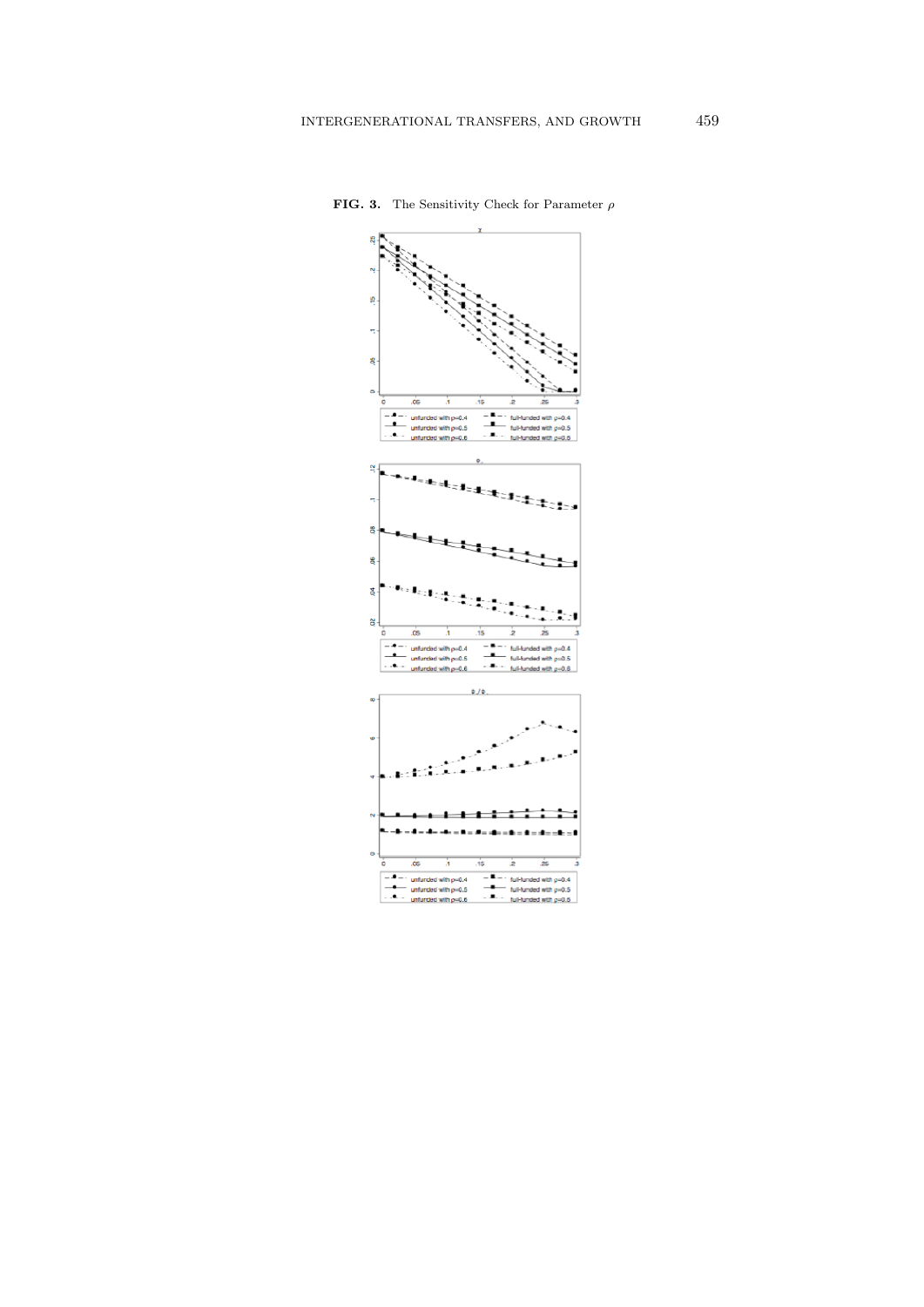

**FIG. 4.** The Sensitivity Check for Parameter  $\lambda$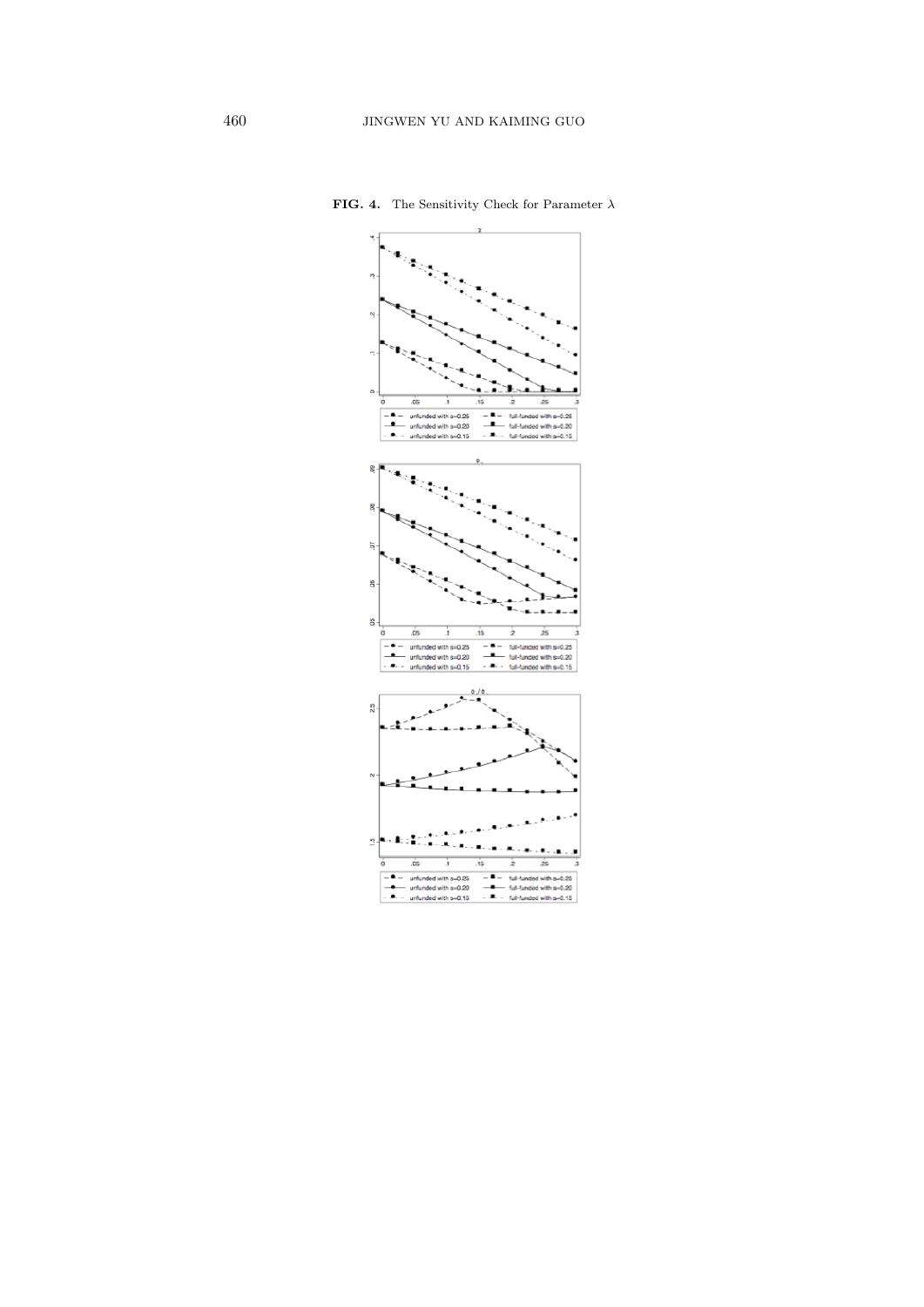

FIG. 5. Growth in the Decentralized Economy and the Socially Optimal Level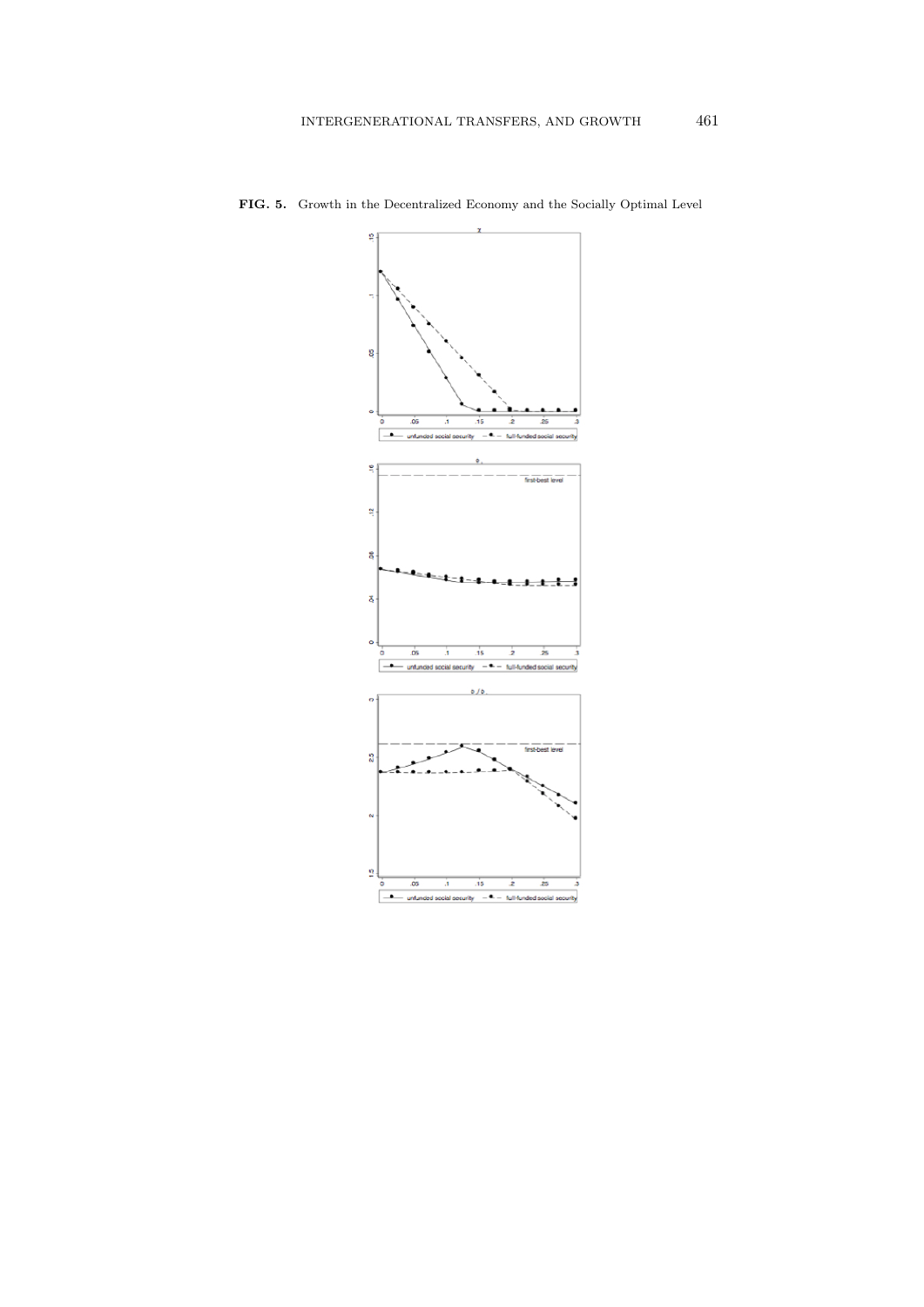## 462 JINGWEN YU AND KAIMING GUO

# TABLE 3.

|  |  |  |  |  |  |  | Main Results of Other Specifications of the Rearing Cost |  |
|--|--|--|--|--|--|--|----------------------------------------------------------|--|
|--|--|--|--|--|--|--|----------------------------------------------------------|--|

|             | Unfunded Regime                                                                                                                                                                     | Fully Funded Regime                                                                                                                                    |                                                                                            |                                                                                     |
|-------------|-------------------------------------------------------------------------------------------------------------------------------------------------------------------------------------|--------------------------------------------------------------------------------------------------------------------------------------------------------|--------------------------------------------------------------------------------------------|-------------------------------------------------------------------------------------|
|             | $\tau < \frac{\lambda}{1+\lambda+\eta} - \frac{\alpha}{1-\alpha} \frac{1+\beta+\eta}{1+\lambda+\eta}$                                                                               | $ \tau>\frac{\lambda}{1+\lambda+\eta}-\frac{\alpha}{1-\alpha}\frac{1+\beta+\eta}{1+\lambda+\eta}$                                                      | $\frac{\tau}{1-\alpha} \frac{1+\eta}{1-\alpha}$                                            | $\frac{\tau}{\tau} > 1 - \frac{\alpha}{1-\alpha} \frac{1+\overline{\eta}}{\lambda}$ |
| $\chi$      | $\lambda - \frac{\alpha}{1-\alpha} (1+\beta+\eta) - (1+\lambda+\eta)\tau$<br>$1+\lambda+\eta+\beta$                                                                                 |                                                                                                                                                        | $\lambda - \frac{\alpha}{1-\alpha}(1+\eta) - \lambda \tau$<br>$1+\lambda+\eta+\beta$       |                                                                                     |
| $\varphi_s$ | $\frac{\alpha}{1-\alpha} \frac{\beta}{\lambda}$                                                                                                                                     | $(1-\tau)\frac{\alpha}{1-\alpha}\beta$<br>$\frac{\alpha}{(1+\eta)\tau+(1+\beta+\eta)}\frac{\alpha}{1-\alpha}$                                          | $\theta$                                                                                   | 0                                                                                   |
| $\varphi_c$ | $\frac{1}{\lambda} \left( \frac{1}{1-\alpha} \frac{\lambda - \alpha \beta}{1 + \lambda + \eta} - \frac{\beta}{1 + \lambda + \eta} \chi \right)$                                     | $\frac{(\pi-\tau)(\tau+\frac{\alpha}{1-\alpha})}{\tau+\frac{\alpha}{1-\alpha}}$<br>$\frac{\alpha}{(1+\eta)\tau+(1+\beta+\eta)\frac{\alpha}{1-\alpha}}$ | $\frac{1}{\lambda}(\frac{\alpha}{1-\alpha}+\chi)$                                          | $\frac{1}{1+\eta}(1-\tau)$                                                          |
| $\varphi_e$ | $\frac{\theta}{\lambda} \left( \frac{\rho}{1-\alpha} \frac{\lambda - \alpha \beta}{1 + \lambda + \eta} + \frac{\beta (1 + \lambda + \eta - \rho)}{1 + \lambda + \eta} \chi \right)$ | $\rho\theta(1-\tau)(\tau+\frac{\alpha}{1-\alpha})$<br>$\frac{\alpha}{(1+\eta)\tau+(1+\beta+\eta)\frac{\alpha}{1-\alpha}}$                              | $\frac{\theta}{\lambda} \left( \frac{\rho \alpha}{1-\alpha} + (\rho + \beta) \chi \right)$ | $\frac{\rho\theta}{1+\eta}(1-\tau)$                                                 |
| $\varphi_n$ | $\frac{1}{\lambda} \left( \frac{\eta - \rho \theta}{1 - \alpha} \frac{\lambda - \alpha \beta}{1 + \lambda + \eta} \right)$                                                          | $(\eta-\rho\theta)(1-\tau)(\tau+\frac{\alpha}{1-\alpha})$<br>$\frac{\alpha}{(1+\eta)\tau+(1+\beta+\eta)\frac{\alpha}{1-\alpha}}$                       | $\frac{1}{\lambda}(\frac{\alpha}{1-\alpha}(\eta-\rho\theta))$                              | $\frac{\eta-\rho\theta}{1+n}(1-\tau)$                                               |
|             | $+\frac{\beta[(1-\theta)(1+\lambda)-(\eta-\rho)\theta]}{1+\lambda+\eta}\chi$                                                                                                        |                                                                                                                                                        | $+[\eta-\rho\theta+(1-\theta)\beta]\chi)$                                                  |                                                                                     |
|             | $\frac{d\chi}{d\tau} < 0, \frac{d\varphi_s}{d\tau} = 0, \frac{d\varphi_c}{d\tau} > 0$                                                                                               | $\frac{d\varphi_s}{d\tau} < 0, \frac{d\varphi_c}{d\tau} < 0$                                                                                           | $\frac{d\chi}{d\tau} < 0, \frac{d\varphi_c}{d\tau} < 0$                                    | $\frac{d\varphi_c}{d\tau}<0$                                                        |
| Comparative | $rac{d\varphi_e}{d\tau}$<br>$< 0 \iff 1 + \lambda + \eta - \rho > 0$                                                                                                                | $\frac{d\varphi_e}{d\tau} < 0$                                                                                                                         | $\frac{d\varphi_e}{d\tau} < 0$                                                             | $\frac{d\varphi_e}{d\tau}<0$                                                        |
| Static      | $\frac{d\varphi_n}{d\tau}$<br>$< 0 \iff \eta < \rho + \frac{1-\theta}{\theta}(1+\lambda)$                                                                                           | $\frac{d\varphi_n}{d\tau}<0$                                                                                                                           | $\frac{d\varphi_n}{d\tau}<0$                                                               | $\frac{d\varphi_n}{d\tau}<0$                                                        |
| Results     | $\frac{d\varphi_e/\varphi_n}{dx} > 0 \iff \eta < \rho$                                                                                                                              | $\frac{d\varphi_e/\varphi_n}{d\tau}=0$                                                                                                                 | $\frac{d\varphi_e/\varphi_n}{d\tau} > 0 \iff \eta < \rho$                                  | $\frac{d\varphi_e/varphi_n}{dt} = 0$                                                |

#### **REFERENCES**

Barro, Robert J., 1974. Are government bonds net wealth. Journal of Political Economy 82, 1095-1117.

Becker, Gary S. and H. Gregg Lewis, 1973. On the interaction between the quantity and quality of children. Journal of Political Economy 81, 279-288.

Becker, Gary S. and Robert J. Barro, 1988. A reformulation of the economic theory of fertility. Quarterly Journal of Economics 103, 1-25.

Becker, Gary S. and Kevin M. Murphy, 1988. The family and the state. Journal of Law of Economics 31, 1-18.

Becker, Gary S., Kevin M. Murphy, and Robert Tamura, 1990. Human capital, fertility, and economic growth. Journal of Political Economy 98, 12-37.

Boldrin, Michele, Mariacristina De Nardi, and Larry E. Jones, 2005. Fertility and social security. NBER working paper number 11146.

de la Croix, David and Matthias Doepke, 2003. Inequality and growth: Why differential fertility matters. American Economic Review 93, 1091-1113.

Diamond, Peter A., 1965. National debt in a neoclassical growth model. American Economic Review 55, 1126-1150.

Ehrlich, Issac and Francis T. Lui, 1991. Intergenerational trade, longevity, and economic growth. Journal of Political Economy 99, 1029-1059.

Ehrlich, Isaac and Jinyoung Kim, 2007. Social security and demographic trends: Theory and evidence from the international experience. Review of Economic Dynamics 10, 55-77.

Feldstein, Martin, 1974. Social security, induced retirement, and aggregate capital accumulation. Journal of Political Economy 82, 905-926.

Galor, Oded and David N. Weil, 2000. Population, technology, and growth: From Malthusian stagnation to the demographic transition and beyond. American Economic Review 90, 806-828.